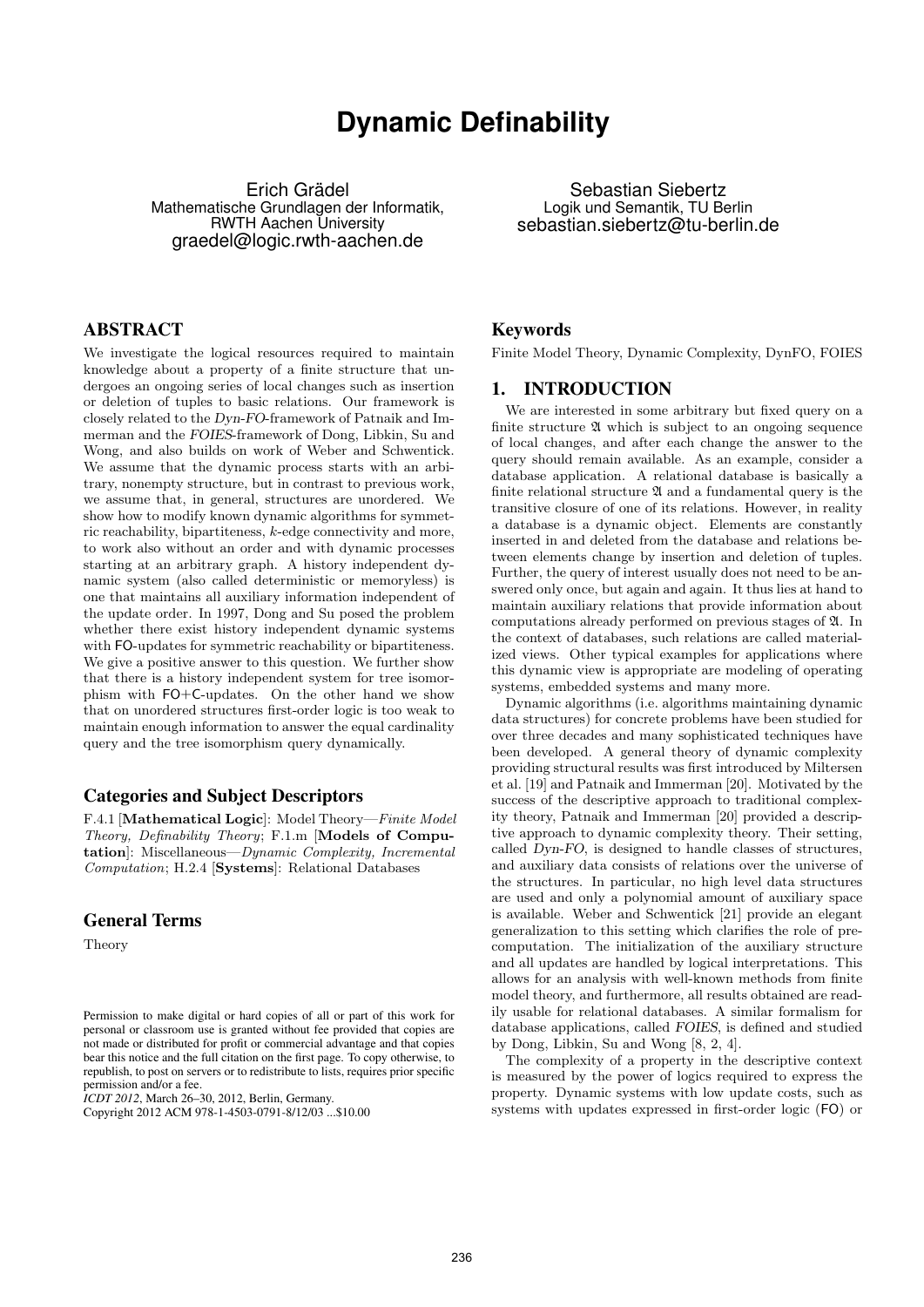first-order logic with counting (FO+C) are of special interest. The expressive power of these logics corresponds exactly to the power of relational calculus or SQL on relational databases, and to the circuit complexity classes  $AC^0$  or  $TC^0$ on ordered structures [17, 16, 1]. Many properties that are not expressible in FO or FO+C in the classical static context can indeed be handled with FO or FO+C updates in the dynamic context. Examples for such properties are reachability in acyclic directed graphs [8], reachability in undirected graphs, k-edge connectivity and bipartiteness [20]. Structural results about dynamic classes have been provided for ordered structures, including suitable reduction concepts [20, 15, 21] and complete problems [15].

In this paper, we adapt the descriptive setting of Weber and Schwentick [21], i.e. we consider finite relational structures where auxiliary data consists of relations over the domain of the input structure. Initialization of the auxiliary structure and all updates are handled by logical interpretations. On ordered structures all considered logics correspond to well known complexity classes. In contrast to [20] and [21] we do, however, not assume that the given structures are ordered. It is a well known fact in finite model theory that the relationship between computational complexity and logical definability is much less tight on unordered finite structures compared to ordered ones. On ordered structures most of the major complexity classes can be precisely characterized by logics that either extend first-order by suitable operators such as transitive closure, fixed points etc., or by appropriate restrictions of, say, second-order logic. We refer to [11] for background on results of this kind and on the open problems concerning the relationship between logics and complexity classes.

On unordered structures, precise logical characterizations are known only for complexity classes such as NP and above. In particular it is major open problem whether there exist logics that capture PTIME or LOGSPACE on the class of all finite structures. Thus, our focus on unordered finite structures means that our study is more about dynamic definability rather than dynamic complexity. There are many results on the power of dynamic systems on ordered structures, or equivalently on structures where the dynamic process starts with an empty structure (so that an ordering can be recovered from the sequence of insertions), but only few results on unordered structures when starting the dynamic process on structures with non-empty relations. It is our main interest to investigate whether these results also hold in the unordered setting. We show that many upper bounds for concrete problems indeed carry over to the unordered setting. Some dynamic systems from the literature directly translate into our setting. For instance the construction in [8] for reachability in acyclic directed graphs does not make use of an ordering at all. However, other known results on dynamic complexity crucially rely on the availability of an ordering such as the ones in [20, 7] concerning reachability in undirected graphs. We shall show how the undirected reachability query can be handled in the unordered setting. We shall establish a suitable reduction concept which is slightly more complicated than in the ordered setting. It will follow by a reduction from reachability that bipartiteness, kvertex disjoint paths, k-edge connectivity and clique cover-2 are maintainable in the unordered setting as well.

In the setting of Dong and Su [6] the auxiliary relations for a structure A are restricted to be independent of the order of the updates that lead to  $\mathfrak{A}$ . We call a dynamic system with this property history independent (in [6] it is called deterministic and in [20] memoryless). The advantage of history independent dynamic systems in the unordered setting is that, in contrast to non history independent systems, they can deal with any fixed number of updates at the same time and thus allow for a simpler reduction concept. It was posed as an open question in [6] whether there is a history independent dynamic system with FO-updates for reachability in undirected graphs or bipartiteness. We shall give a positive answer to that question. We shall further show how to modify the algorithm of Etessami [12] to handle tree isomorphism with FO+C-updates in a history independent fashion.

Providing lower bounds on the power of dynamic systems on ordered structures amounts to providing lower bounds for a general model of computation. It was shown by Etessami [12] that this is also the case when the dynamic process starts with an empty structure, as order and arithmetic can be built incrementally. Thus proving lower bounds in the ordered setting is probably beyond reach. In [7, 9] a strict hierarchy based on the arity of allowed auxiliary relations is established, but no lower bounds on systems with auxiliary relations of arbitrary arity are known. The situation is different when the dynamic process starts with a non-empty unordered structure. We shall show that in our unordered setting neither equal cardinality nor tree isomorphism can be handled with FO-updates. Our method is similar to that of [7] using Ehrenfeucht-Fraïssé games. The unmaintainability of equal cardinality induces a separation of the dynamic complexity class Dyn(FO+C, FO) from Dyn(FO+C, FO+C). The separation on ordered structures, i.e. the separation of classes with  $AC^0$ -updates from classes with  $TC^0$ -updates, is a major open problem in dynamic complexity theory. Our result implies that there is no history independent FOIES for equal cardinality and tree isomorphism. The former was already shown in [6], the latter is the first result of nonexistence of a history independent FOIES for a query over non-unary input vocabulary. We also show that the auxiliary relations used by our dynamic system to maintain the transitive closure of an undirected graph do not suffice to maintain the transitive closure of a directed graph.

#### 2. DYNAMIC DEFINABILITY CLASSES

In this section we fix our notation and define dynamic problems, dynamic definability classes and dynamic reductions. We give the formal definitions along the lines of an example, the dynamic symmetric reachability problem.

All considered structures are finite over finite vocabularies that contain only relation and constant symbols. Let  $\tau =$  ${R_1, \ldots, R_k, c_1, \ldots, c_s}$  be a signature. Denote by  $\text{Fin}(\tau)$ all finite  $\tau$ -structures and by  $\text{Fin}_n(\tau)$  all  $\tau$ -structures with n elements. For a  $\tau$ -structure  $\mathfrak A$  over universe A we write  $\mathfrak{A} = (A, R_1^{\mathfrak{A}}, \ldots, R_k^{\mathfrak{A}}, c_1^{\mathfrak{A}}, \ldots, c_s^{\mathfrak{A}})$ . For simplicity we assume that the universe A of a structure  $\mathfrak{A} \in \text{Fin}(\tau)$  is  $[n] :=$  $\{0, \ldots, n-1\}$ . A decision problem on  $\tau$ -structures is a Boolean query on  $\tau$ -structures, i.e. a class  $S$  of  $\tau$ -structures, such that if  $\mathfrak{A} \cong \mathfrak{B}$  then  $\mathfrak{A} \in \mathcal{S} \Leftrightarrow \mathfrak{B} \in \mathcal{S}$ . A query  $\mathcal{S}$  is definable in a logic  $\mathcal L$  if there is a sentence  $\varphi$  of  $\mathcal L(\tau)$  such that for every  $\mathfrak{A} \in \text{Fin}(\tau)$  we have  $\mathfrak{A} \in \mathcal{S} \Leftrightarrow \mathfrak{A} \models \varphi$ . If  $\varphi(x_1, \ldots, x_k)$ is a formula with k free variables we write  $\varphi^{\mathfrak{A}}$  for the kary relation  $\{(a_1,\ldots,a_k)\in A^k: \mathfrak{A}\models \varphi(a_1,\ldots,a_k)\}.$  We focus mostly on first-order logic FO and its well known ex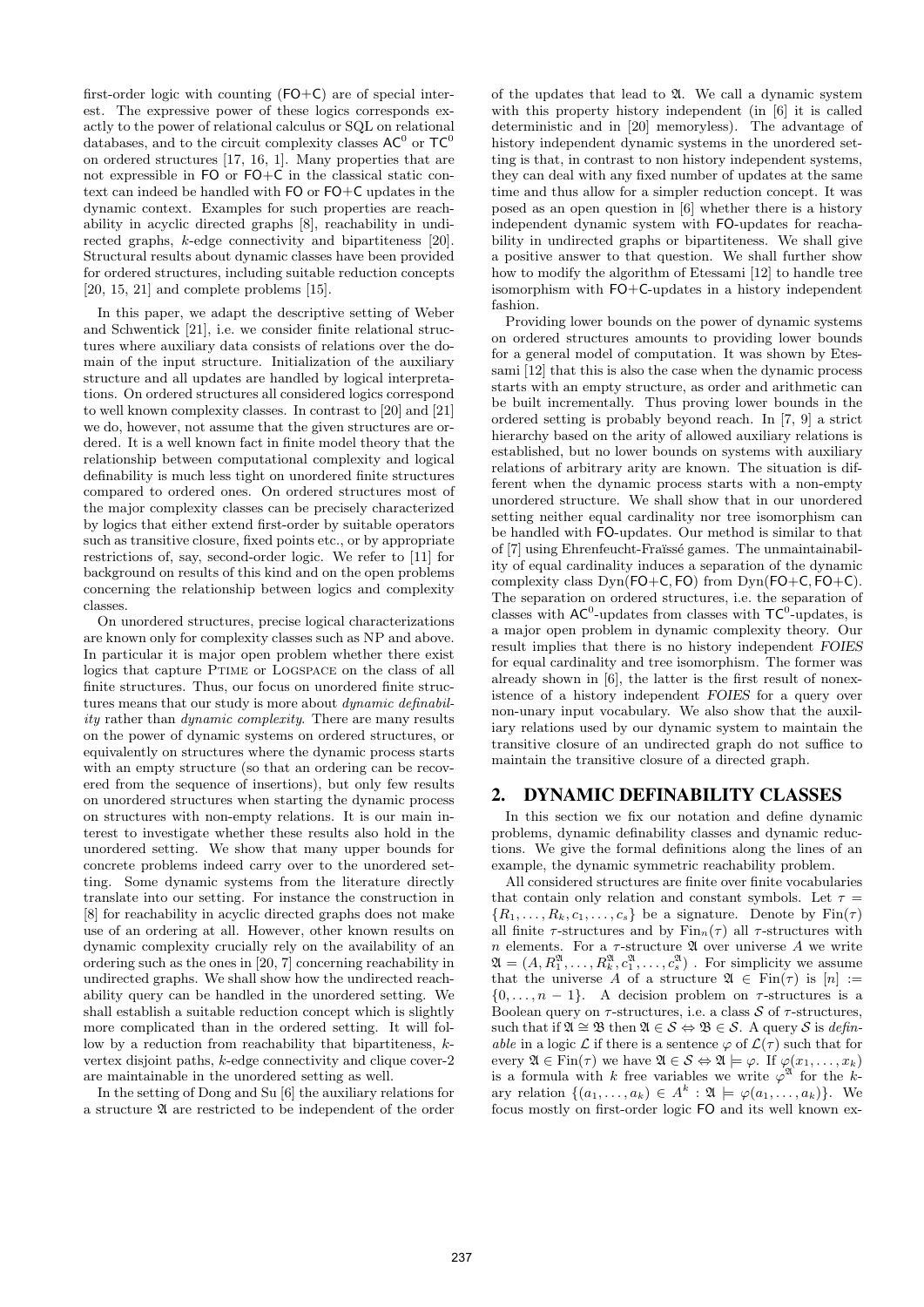tensions with transitive closure operators FO+TC or inflationary fixed-point operators IFP, as well as their counting extensions FO+C, FO+TC+C and IFP+C. We assume familiarity with these logics, modern treatments of the above topics can be found in [11, 10, 18]. We write  $\bar{x}$  for a finite sequence  $(x_1, \ldots, x_k)$  and usually leave it to the context to determine the length of a sequence.

Each decision problem  $S$  together with a set of operations induces the dynamic problem of whether a sequence of operations applied to a structure  $\mathfrak A$  produces a structure with the desired property  $\mathcal S$ . Thus, the elements of a dynamic problem  $\mathcal D$  are pairs  $(\mathfrak{A}, w)$ , consisting of a structure  $\mathfrak A$  and a sequence w of operations, such that the structure resulting from  $\mathfrak A$  after applying w is in  $\mathcal S$ . For each vocabulary  $\tau = \{R_1, \ldots, R_k, c_1, \ldots, c_s\}$  we consider a set  $\Sigma_{can}(\tau)$  of operation symbols, together with an associated set  $\Delta_{can}(\tau)$  of operations.  $\Sigma_{can}(\tau)$  contains the symbols

- Insert<sub>R</sub> for each relation symbol  $R \in \tau$  with associated operations Insert<sub>R</sub>( $\overline{a}$ )  $\in \Delta_{can}(\tau)$ , where  $\overline{a} \in \mathbb{N}^k$  for  $k = \text{arity}(R)$ ,
- Delete<sub>R</sub> for each relation symbol  $R \in \tau$  with associated operations Delete<sub>R</sub>( $\overline{a}$ )  $\in \Delta_{can}(\tau)$ , where  $\overline{a} \in \mathbb{N}^k$  for  $k = \text{arity}(R)$  and
- Set<sub>c</sub> for each constant symbol  $c \in \tau$  with associated operations  $\text{Set}_c(a) \in \Delta_{can}(\tau)$  for  $a \in \mathbb{N}$

with the following semantics. If any of the parameters of an operation is not in the universe of the structure, the operation has no effect. Otherwise, an insert or delete operation adds the given tuple to the corresponding relation or deletes the given tuple, respectively. A set operation sets the corresponding constant to be the given element. The operations are called the canonical operations for  $\tau$ . On undirected graphs we define the semantics of the canonical operations Insert<sub>E</sub> $(a, b)$  (Delete<sub>E</sub> $(a, b)$ ) such that they insert (delete) both the edge  $(a, b)$  and  $(b, a)$  to (from) the given graph.

For a sequence  $w = \delta_1 \dots \delta_m \in \Delta_{can}^*(\tau)$  of operations and a structure  $\mathfrak{A}$ , we define  $w(\mathfrak{A})$  to be the result of subsequently applying the operations to  $\mathfrak{A}$ , and  $\mathfrak{A}$  if  $w = \epsilon$ . For a class C of structures denote by  $w(\mathcal{C})$  the class  $\{w(\mathfrak{A}) : \mathfrak{A} \in \mathcal{C}\}.$ 

DEFINITION 2.1. Let S be a Boolean query on  $\tau$ -structures. The dynamic problem  $\mathcal{D}(\mathcal{S})$  associated with S is the set of pairs  $D = (\mathfrak{A}, w)$  where  $\mathfrak{A} \in Fin(\tau)$  and  $w \in \Delta_{can}^*(\tau)$  is an update sequence with  $w(\mathfrak{A}) \in \mathcal{S}$ . The query  $\mathcal S$  is called the underlying static problem of  $\mathcal{D}(\mathcal{S})$ .

We want to handle dynamic problems by incremental evaluation systems. These systems allow auxiliary relations over the universe of the input structure A. Thus, we are limited to a polynomial amount of auxiliary space and in particular, no high level data structures are used. Given  $\mathfrak{A}$ , the auxiliary relations are initialized by a logical interpretation in an expressive logic such as IFP or IFP+C. Each update should be handled fast, making use of the auxiliary data. In our context this means the updates are handled by logical interpretations in a simple logic, such as FO or FO+C.

Example: Symmetric Reachability. The static reachability problem on undirected graphs, SymmReach, consists of all undirected graphs  $G$  with distinguished vertices  $s$  and t such that t is reachable in  $G$  from s. The canonical operations are the insertion and deletion of undirected edges as

well as setting of  $s$  and  $t$  to specific vertices of the graph. For an operation sequence w call  $w(\mathcal{G})$  the graph that results from applying all insert and delete operations from  $w$ to  $G$  and call  $w(s)$  and  $w(t)$  the constants that result from applying the corresponding set operations to  $s$  and  $t$ . A pair  $(\mathfrak{G}, w)$ , is in  $\mathcal{D}(\mathrm{SymmReach})$  if  $w(t)$  is reachable from  $w(s)$ in  $w(\mathcal{G})$ . We want to stress again that contrary to previous results from [7, 20] we assume no order on the nodes and an initialization by purely logical means. This example is meant to show that difficulties arise when no order is present. We define an incremental evaluation system for SymmReach that initializes and maintains two ternary relations  $F$  and  $R$  with the following properties. After the initialization we have  $Fxyz$  if and only if  $(y, z)$  is an edge in  $\mathcal G$  and lies on a shortest path from  $x$  to some other vertex. For each vertex x,  $Fxyz$  induces an acyclic directed graph  $F_x$ . At all times during the update process it will hold for each vertex  $x$  that  $F_x$  is acyclic and connected, and a vertex z is reachable from x if and only if  $x = z$  or there exists an edge  $(y, z)$  with  $(y, z) \in F_x$ . Also it holds at all times that  $Rxyz$  expresses that in  $F_x$  vertex z is reachable from vertex  $y$ . F and R can be initialized by formulae in inflationary fixed point logic.

$$
Fxyz := [ifp Guv. (u = x \wedge Euv) \vee
$$
  

$$
\exists t(Gtu \wedge (Euv \wedge \neg \exists sGsv \wedge x \neq v))yz.
$$

 $Rxyz := [ifp Huv. (u = v \vee Fxuv \vee \exists w(Huw \wedge Hwv))]yz.$ 

Stage 1 of the fixed-point iteration for  $F$  contains the edges that lead to direct successors of vertex  $x, F_1 = \{(x, v) \in \overline{E}\}.$ Stage  $F_{i+1}$  additionally contains those edges that lead from  $F_i$  to a vertex which which was not reachable so far. That is, each stage  $F_i$  is the set  $\{(u, v) \in E : \text{there is a shortest}\}\$ path from x to v in  $\mathcal G$  of length  $\leq i$  which goes along edge  $(u, v)$ .

We now want to update the predicates  $F$  and  $R$  by firstorder formulae whenever an update to  $G$  occurred. We have to agree on how updates are presented to the incremental evaluation system. Either we assume that an update is explicitly given, e.g. presented in the form  $\text{Insert}_E(a, b)$ . In this case the update formula for an insert has two free variables which are interpreted as  $a, b$  when the update occurs. Or we assume that the incremental evaluation system gets only the information that an insert operation occurred, i.e. that the edge relation  $E$  was updated. In this case we have to maintain an additional relation  $E^{old}$  which is always interpreted as the edge relation as it was before the update and changes are existentially quantified. We assume the second possibility, as we want to stress the unordered nature of an update, e.g. when an undirected edge  $\{a, b\}$  is inserted to  $\mathcal{G}$ , we do not want to use the implicit order induced by the presentation of the update, but really treat the edge as undirected. The first approach is mostly used in the Dyn-FO framework by [20] and [21], whereas the second approach was used for example in [7].

Handling insert operations is rather simple. Let  $\{a, b\}$ be the undirected edge that is inserted by the update. If neither  $a$  nor  $b$  are reachable from  $x$ , no edge is inserted into  $F_x$ , as  $F_x$  is supposed to remain connected. If both a and b are reachable, again no edge is added to  $F_x$  as no new reachability information is introduced. Thus  $F_x$  remains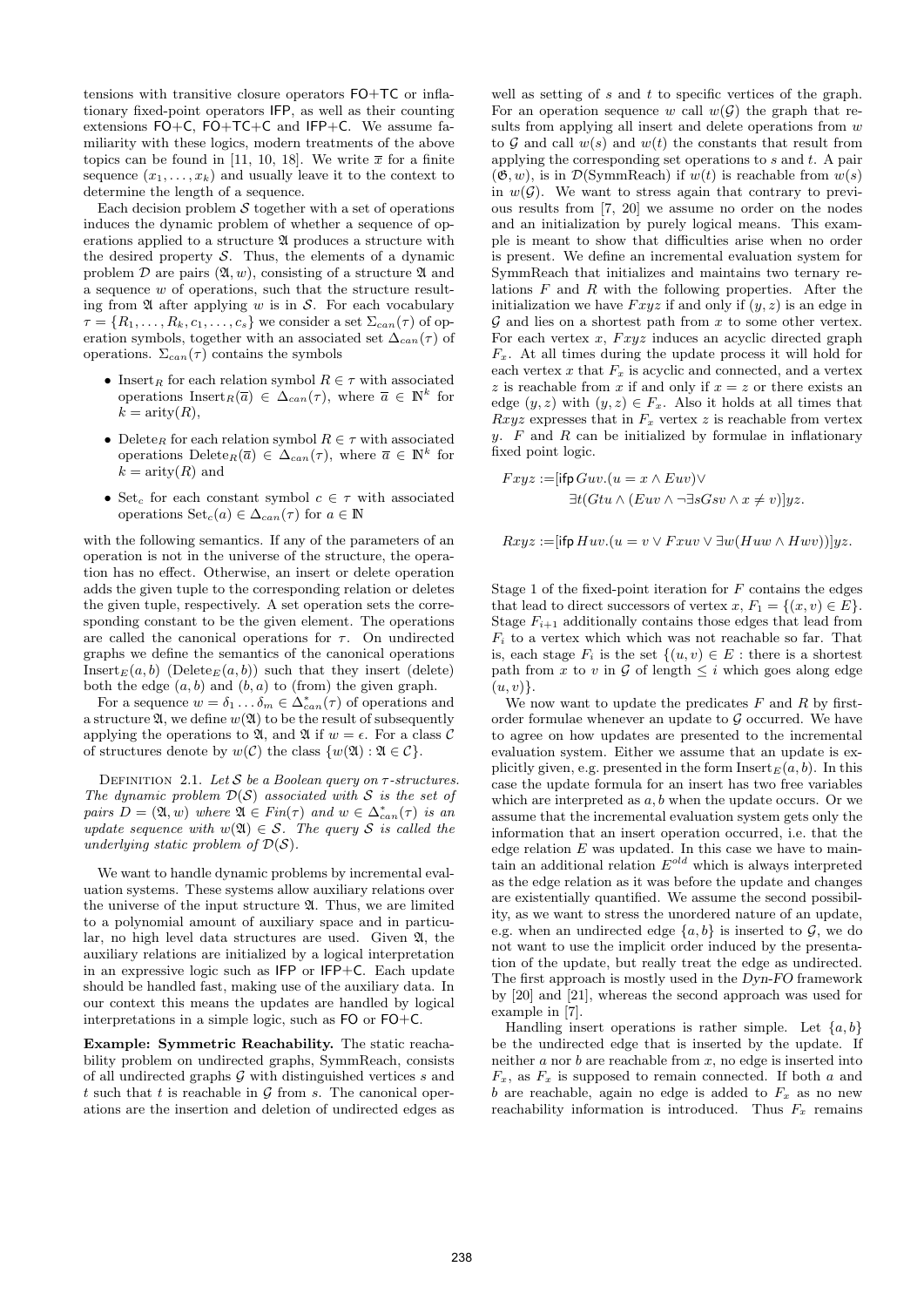



a) An undirected input graph with some dedicated node x.



after the deletion of  $(a, b)$  as it results from an acyclic graph.

b) The corresponding auxiliary graph  $F_x$ .



e) The edges of graph  $S<sub>x</sub>$  which have to be reversed are marked bold.



c) Deletion of an undirected edge  ${a, b}.$ 



**f)** The resulting graph  $F'_x$ . Note that  $F$  is history dependent, paths in  $F'_x$  may not be shortest paths after an update.

#### Figure 1: Visualization of the initialization and deletion step for symmetric reachability

acyclic. If only one of a or b is reachable,  $(a, b)$  or  $(b, a)$ is inserted, respectively. Assume that  $(a, b)$  is inserted  $(a, b)$ is reachable from  $x$  and  $b$  is not reachable from  $x$ ). Then the vertices of  $F_x$  and  $F_b$  form disjoint sets and the edges of  $F_b$  are added to  $F_x$ . Observe that  $F_x$  remains cyclefree and connected, and  $y$  is reachable from  $x$  if and only if there is a path from  $x$  to  $y$  in  $F_x$ . We obtain the newly updated predicates  $F'$  and  $R'$  as follows. Note that the predicate  $F$ is history dependent.

$$
F'xyz := Fxyz \lor \exists a \exists b((a \neq b \land Eab \land \neg E^{old}ab) \land
$$

$$
(Rxxa \land \neg Rxxb \land ((y = a \land z = b) \lor Fbyz))).
$$

$$
R'xyz := Rxyz \vee \exists a \exists b((a \neq b \wedge Eab \wedge \neg E^{old}ab) \wedge (Rxxa \wedge \neg Rxxb \wedge ((Rxya \wedge Rbbz) \vee Rbyz))).
$$

Handling delete operations is more complicated. Let  $\{a, b\}$ be the edge deleted by the update. To maintain the predicates with the desired properties we make use of a result of [8]. In acyclic directed graphs, we can maintain the transitive closure of the graph with no additional auxiliary relations but the transitive closure itself. Let

$$
Pxyz \equiv Rxyz \land
$$
  
\n
$$
[\neg(\exists a \exists b (a \neq b \land E^{old}ab \land \neg Eab \land Fxab)) \lor
$$
  
\n
$$
(\exists a \exists b ((a \neq b \land E^{old}ab \land \neg Eab \land Fxab) \land
$$
  
\n
$$
\exists u \exists v (Rxyu \land Rxua \land Fxuv \land \neg Rxva \land
$$
  
\n
$$
Rxvz \land (v \neq b \lor u \neq a))))].
$$

Pxyz expresses reachability in  $F_x$  after the deletion of an edge. If neither  $(a, b)$  nor  $(b, a)$  exists in  $F_x$  then reachability does not change. If on the other hand one of the edges  $(a, b)$ or  $(b, a)$  exists in  $F_x$  then Pxyz expresses reachability in  $F_x$ after the deletion of  $(a, b)$  or  $(b, a)$ , respectively. See [8] for a proof that the above formula correctly updates the transitive closure in the acyclic graph  $F_x$  after the deletion of an edge.

We now update the predicate  $F$  as follows. All edges  $(y, z)$  from  $F_x$  with  $P xxy$  and  $(y, z) \neq (a, b)$  remain in  $F_x$ . Furthermore it holds that every vertex which was reachable in  $F<sub>x</sub>$  before the deletion of  $(a, b)$  is also reachable after the deletion (via a different path) if the following holds. From b some vertex u is reachable in  $F_x$  before the deletion of  $(a, b)$ , which is either reachable also after the deletion of  $(a, b)$ , or connected to a vertex v reachable after the deletion of  $(a, b)$ via an edge  $\{u, v\}$  which is not represented by an edge in  $F_x$ . In this case the path from b to u in  $F_x$  can be reversed and then leads from  $u$  to  $b$ . Possibly the edge  $(v, u)$  has to be inserted. We define a graph  $S_x$  containing all edges that have to be reversed, and the edge  $(u, v)$  if it is needed, by the formula

$$
Sxyz \equiv \exists a \exists b ((a \neq b \land E^{old}ab \land \neg Eab \land Fxab) \land
$$
  
\n
$$
[(Fxyz \land Pxby \land \neg Pxxy \land \exists u \exists v (\neg Pxxu \land Pxyu \land Pxxv \land Euv)) \lor (\neg Fxyz \land \neg Fxzy \land \neg Pxxy \land Pxxz \land Pxyb \land Eyz)]).
$$

The edges of  $S_x$  are marked bold in Figure 1e). The edges of  $S_x$  form an acyclic graph and adding the reversed edges of  $S_x$ to  $F_x$  does not introduce cycles in  $F_x$ . There may be paths of  $F_x$  attached to  $S_x$  that do not lead to reachable vertices. These are accessed in another way if  $S_x$  is nonempty and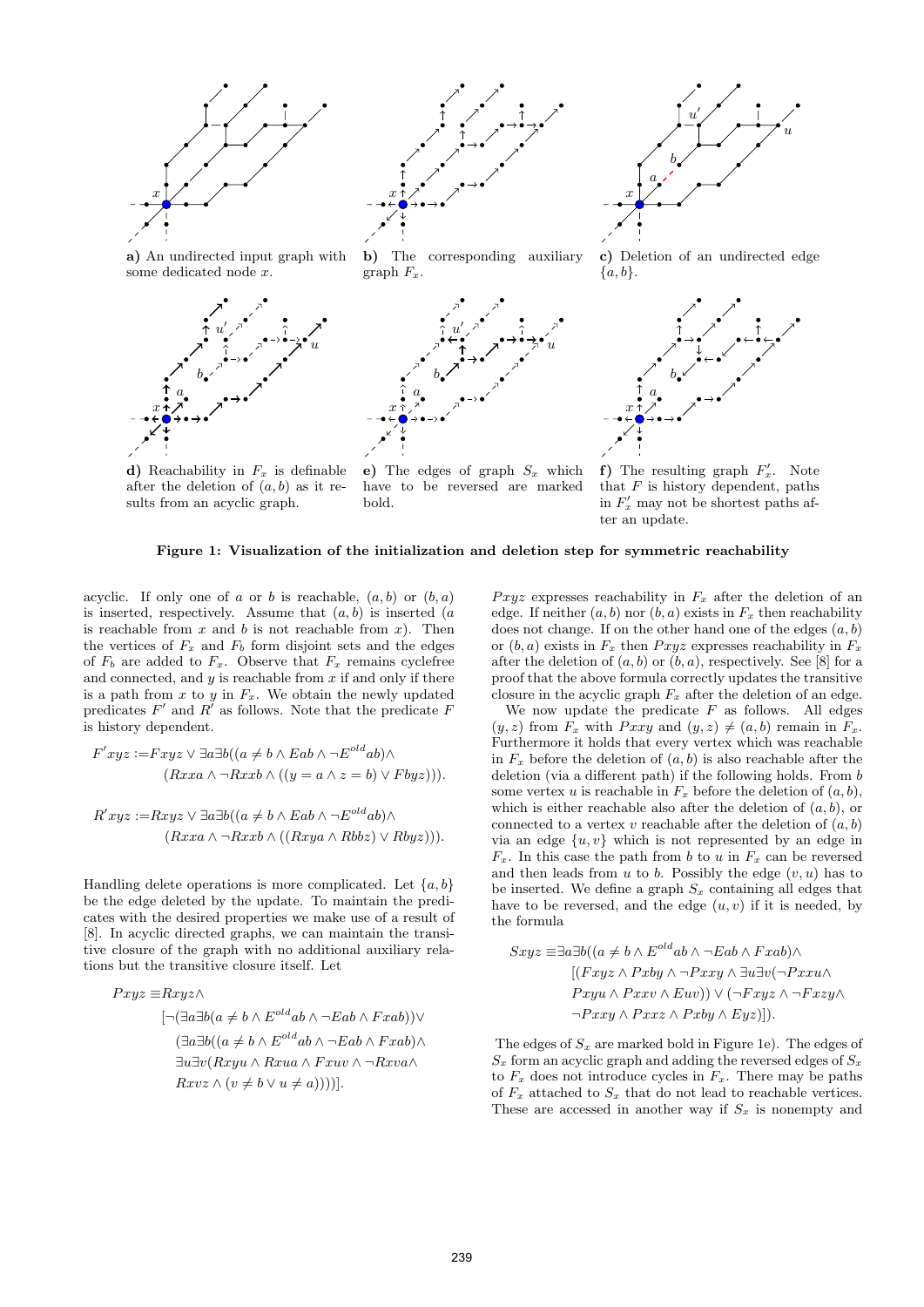they have to be deleted if  $S_x$  is empty.

$$
F'xyz := (\neg(\exists a \exists b (a \neq b \land E^{old}ab \land \neg Eab)) \land Fxyz) \lor
$$
  
\n
$$
\exists a \exists b (a \neq b \land E^{old}ab \land \neg Eab \land
$$
  
\n
$$
[(Fxyz \land \neg Fxab \land \neg Fxba) \lor
$$
  
\n
$$
(Fxyz \land Pxxy \land Pxxz \land (y, z) \neq (a, b)) \lor
$$
  
\n
$$
(Fxyz \land Sxyz) \lor
$$
  
\n
$$
(Fxyz \land \neg Pxxy \land \neg Pxxz \land \exists u \exists v (Sxuv) \land
$$
  
\n
$$
\neg Sxyz)]).
$$

$$
R'xyz := (\neg(\exists a \exists b(a \neq b \land E^{old}ab \land \neg Eab)) \land Rxyz) \lor
$$
  
\n
$$
\exists a \exists b(a \neq b \land E^{old}ab \land \neg Eab \land
$$
  
\n
$$
[(Rxyz \land \neg Fxab \land \neg Fxba) \lor
$$
  
\n
$$
(Fxab \land Pxyz \land (y, z) \neq (a, b)) \lor
$$
  
\n
$$
(Fxab \land \exists u \exists v(Pxxv \land Sxuv \land
$$
  
\n
$$
((Pxyv \land Pxzu) \lor (Pxyu \land Pxzy) \lor
$$
  
\n
$$
(Pxyv \land \exists w(Pxwu \land
$$
  
\n
$$
\exists t(Fxwt \land \neg Sxwt \land Pxtz)))))))
$$
  
\n
$$
(\neg Fxyu \land \exists w(Pxwy \land
$$
  
\n
$$
\exists t(Fxwt \land \neg Sxwt \land Pxtz)))))))
$$

Finally we can query whether  $t$  is reachable from  $s$  by the FO-formula Rsst.

Interpretations. For symmetric reachability we used IFP-formulae to initialize several auxiliary relations over the universe of the structure. Updates were handled by a set of FO-formulae and finally the query answer was obtained by a single FO-formula. To group the initial formulae and update formulae we use the concept of logical interpretations.

DEFINITION 2.2. Let  $\mathcal L$  be a logic and  $\sigma, \tau$  relational vocabularies. A k-dimensional  $\mathcal{L}(\sigma, \tau)$ -interpretation is given by a sequence  $\mathcal J$  of  $\mathcal L(\sigma)$ -formulae consisting of a domain formula  $\delta(\overline{x})$ , for each relation symbol  $R \in \tau$  (of arity r) a formula  $\varphi_R(\overline{x}_1,\ldots,\overline{x}_r)$ , and for each constant symbol  $c \in \tau$ a formula  $\varphi_c(\overline{x})$ , where all tuples  $\overline{x}, \overline{x}_i$  have length k. All formulae may involve parameters. An  $\mathcal{L}(\sigma, \tau)$ -interpretation induces a mapping from  $\sigma$ -structures to  $\tau$ -structures. For a  $\tau$ -structure  $\mathfrak B$  and a  $\sigma$ -structure  $\mathfrak A$ , we say that  $\mathcal J$  interprets  $\mathfrak{B}$  in  $\mathfrak{A}$ , in short  $\mathcal{J}(\mathfrak{A}) = \mathfrak{B}$ , if there exists a bijective map  $h: \delta^{\mathfrak{A}} \rightarrow A$ , called the coordinate map, such that

• for every relation  $R^{\mathfrak{B}}$  of  $\mathfrak{B}$  and all  $\overline{a}_1, \ldots, \overline{a}_r \in \delta^{\mathfrak{A}}$ 

$$
\mathfrak{A} \models \varphi_R(\overline{a}_1, \dots, \overline{a}_r) \Leftrightarrow (h(\overline{a}_1), \dots, h(\overline{a}_r)) \in R^{\mathfrak{B}},
$$
  
*i.e.*  $h^{-1}(R^{\mathfrak{B}}) = (\delta^{\mathfrak{A}})^r \cap \varphi_R^{\mathfrak{A}} \text{ and }$ 

• for every constant  $c^{25}$  of  $\mathfrak{B}$  and all  $\overline{a} \in \delta^{20}$ 

$$
\mathfrak{A} \models \varphi_c(\overline{a}) \Leftrightarrow h(\overline{a}) = c^{\mathfrak{B}},
$$

i.e. 
$$
h^{-1}(c^{\mathfrak{B}}) = \delta^{\mathfrak{A}} \cap \varphi_c^{\mathfrak{A}}
$$
.

We call an interpretation simple if it is one-dimensional and  $\delta(x)$  is true for all x. We say that an interpretation has constant domain on a class  $\mathcal D$  of structures if  $\delta^{\mathfrak{B}_1} = \delta^{\mathfrak{B}_2}$  for all  $\mathfrak{B}_1, \mathfrak{B}_2 \in \mathcal{D}$  which have the same universe.

Each  $\mathcal{L}(\sigma, \tau)$ -interpretation induces a mapping from  $\mathcal{L}(\tau)$ formulae to  $\mathcal{L}(\sigma)$  formulae. For a  $\tau$ -formula  $\varphi$  we write  $\mathcal{J}(\varphi)$  for the interpreted formula. It holds that that  $\mathcal{J}(\mathfrak{A})$   $\models$  $\varphi \Leftrightarrow \mathfrak{A} \models \mathcal{J}(\varphi).$ 

Example: Bipartiteness. We use a logical interpretation to reduce the bipartiteness problem in undirected connected graphs to the connectivity problem in undirected graphs. More precisely, we give a first-order interpretation  $\mathcal J$  with parameters such that for each undirected connected graph  $\mathcal{G} = (V, E)$  it holds that  $\mathcal G$  is bipartite if and only if  $\mathcal J(\mathcal G, a, b)$ is not connected for all distinct  $a, b \in V$ . The interpretation is two-dimensional, i.e. not simple, but has constant domain.

Let  $\mathcal{G} = (V, E)$  be an undirected connected graph. For each node  $v \in V$  create two copies  $v_a$  and  $v_b$ . For each edge  $\{u, v\} \in E$  we introduce two edges  $\{u_a, v_b\}$  and  $\{u_b, v_a\}$ . Then  $\mathcal{J}(\mathcal{G})$  is not connected if and only if  $\mathcal{G}$  is bipartite. This is due to the fact that a graph is bipartite if and only if it contains no odd cycles. Formally the interpretation is defined by

- $\delta(x_1, y_1, x_2, y_2, a, b) := (x_1 = a \vee x_1 = b) \wedge (x_2 = a \vee x_1)$  $x_2 = b$ )  $\wedge y_1 = y_1 \wedge y_2 = y_2$ ,
- $\varphi_E(x_1, y_1, x_2, y_2, a, b) := (x_1 = a \land x_2 = b \land Ey_1y_2) \lor$  $(x_1 = b \land x_2 = a \land Ey_1y_2).$

Incremental Evaluation Systems. An Incremental Evaluation System (IES) for a dynamic problem  $\mathcal{D}(\mathcal{S})$  consists of a set of logical interpretations and an additional logical sentence  $\varphi$ . Given an initial structure  $\mathfrak{A}$ , the IES defines auxiliary relations over the universe of A by an interpretation called the initial interpretation. Formally, it defines a structure **B** of vocabulary  $\sigma = \tau \dot{\cup} \tau'$ , where  $\tau'$  is the auxiliary vocabulary. After the initialization, each update in the operation sequence changes  $\mathfrak{B} \restriction \tau$  as defined by the operation. Internally, it induces a change of  $\mathfrak{B} \restriction \tau'$  by a corresponding logical interpretation. Thus the IES defines a mapping from  $\tau$ -structures to  $\sigma$ -structures. This mapping should be a many-one reduction from  $S$  to the class  $S'$  of  $\sigma$ -structures which is defined by the given sentence  $\varphi$ , i.e.  $\mathfrak{A} \in \mathcal{S} \Leftrightarrow \mathfrak{B} \in \mathcal{S}' \Leftrightarrow \mathfrak{B} \models \varphi.$ 

Given a  $\tau$  structure  $\mathfrak A$  and a  $\tau'$ -structure  $\mathfrak A'$  with the same  $\tau \cap \tau'$ -reduct (and thus in particular with the same universe) we write  $\mathfrak{A} \sqcup \mathfrak{B}$  for their joint expansion to a  $(\tau \cup \tau')$ -structure.

DEFINITION 2.3. Let  $\mathcal{L}_1$  and  $\mathcal{L}_2$  be logics. Dyn( $\mathcal{L}_1, \mathcal{L}_2$ ) is the class of all dynamic problems  $\mathcal{D}(S)$ , where S is a Boolean query on  $\tau$ -structures, for which there exist

- an  $\mathcal{L}_2$ -definable class  $\mathcal{S}'$  of  $\tau \cup \tau'$ -structures where  $\tau'$ is disjoint from  $\tau$ ,
- a simple  $\mathcal{L}_1(\tau, \tau \cup \tau')$ -interpretation  $\mathcal J$  (the initial interpretation),
- simple  $\mathcal{L}_2(\tau \cup \tau', \tau \cup \tau')$ -interpretations  $\mathcal{J}_R^{ins}$ ,  $\mathcal{J}_R^{del}$ ,  $\mathcal{J}_c^{set}$  for each operation symbol Insert<sub>R</sub>, Delete<sub>R</sub> and  $Set_{c}$ , respectively, (the update interpretations)

such that for all sequences w of operations of  $D(S)$  the following hold:

If  $|w| = 0$  then  $\mathfrak{B}_0 := \mathcal{J}(\mathfrak{A}) \in \mathcal{S}' \Leftrightarrow \mathfrak{A} \in \mathcal{S}.$ 

If  $|w| = i + 1$ ,  $w = v\delta$  where  $\delta$  is an update with corresponding update interpretation  $\mathcal{J}_{\delta}$  and  $\mathfrak{B}_{i}$  is the result of the  $dynamic$  process of applying v to  $\mathfrak{A}$ , then

$$
\mathfrak{B}_{i+1} := \mathcal{J}_{\delta}(w(\mathfrak{A}) \sqcup (\mathfrak{B}_{i} \upharpoonright \tau')) \in \mathcal{S}' \Leftrightarrow w(\mathfrak{A}) \in \mathcal{S}.
$$

Such a system of interpretations is called an  $(\mathcal{L}_1, \mathcal{L}_2)$ -IES for  $\mathcal{D}(\mathcal{S})$ .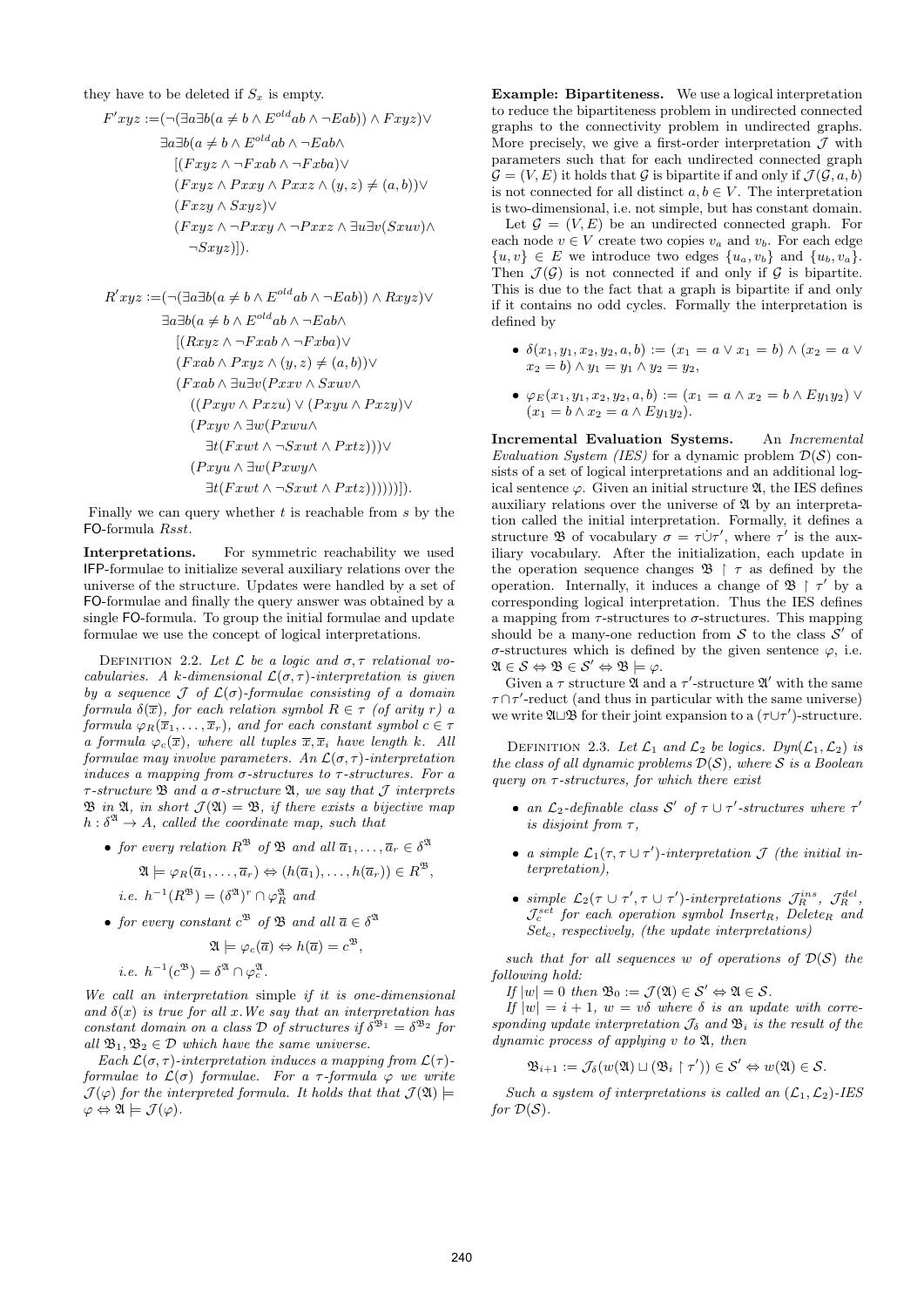To stress the difference between the power of logics on ordered and unordered structures we use notions from complexity theory whenever we are in the context of ordered structures. For example we say that equal cardinality is in  $\text{Dyn}(\textsf{TC}^0, \textsf{AC}^0)$  to state that the equal cardinality query allows for IES with an FO+C initialization and FO updates on ordered structures. On unordered structures we will show that equal cardinality  $\notin \text{Dyn}(\mathcal{L}, \text{FO})$  for any logic  $\mathcal{L}$ .

We now discuss dynamic reductions which allow us to show containment of many problems in a particular dynamic class without constructing IES from scratch. A dynamic reduction has the property that if a dynamic problem  $\mathcal{D}_2$  has an  $(\mathcal{L}_1, \mathcal{L}_2)$ -IES and  $\mathcal{D}_1$  is reducible to  $\mathcal{D}_2$  via a suitable reduction, then  $\mathcal{D}_1$  has an  $(\mathcal{L}_1, \mathcal{L}_2)$ -IES as well. The main idea of a dynamic reduction is the following. Most natural logics that we consider are closed under composition. Thus, if a change to an instance  $\mathfrak{A}_1$  of  $\mathcal{D}_1$  induces a bounded number of changes to an instance  $\mathfrak{A}_2$  of  $\mathcal{D}_2$ , the update formulae for  $\mathcal{D}_2$  can be composed to obtain a single update formula for  $\mathcal{D}_1$ . We present the details.

Let  $\mathcal{D}_1 = \mathcal{D}(\mathcal{S}_1)$  and  $\mathcal{D}_2 = \mathcal{D}(\mathcal{S}_2)$  be dynamic problems such that  $S_1$  is  $\mathcal{L}_1$ -reducible to  $S_2$  via interpretation  $\mathcal{J}_r$ . Let  $\mathcal{D}_2 \in \text{Dyn}(\mathcal{L}_1, \mathcal{L}_2)$  with an  $(\mathcal{L}_1, \mathcal{L}_2)$ -IES with initial interpretation  $\mathcal{J}_i$ . On input  $\mathfrak{A}_1$  for  $\mathcal{D}_1$  we can first create a corresponding instance  $\mathfrak{A}_2 := \mathcal{J}_r(\mathfrak{A}_1)$  of  $\mathcal{D}_2$ . Assume  $\mathcal{L}_1$  is closed under  $\mathcal{L}_1$ -interpretations. Then we can combine the interpretations  $\mathcal{J}_i$  and  $\mathcal{J}_r$  to define all required auxiliary structures to maintain property  $S_2$  on  $\mathfrak{A}_2$ .

Each  $(\tau, \tau')$ -interpretation  $\mathcal J$  with constant domain induces a mapping  $h_{\mathcal{J}}$  from Fin( $\tau$ ) ×  $\Delta_{can}(\tau)$  to a set of operations from  $\Delta_{can}(\tau')$  by

$$
h_{\mathcal{J}}(\mathfrak{A}, \delta) = \{ \text{Insert}_R(\overline{a}) : R \in \tau', \mathcal{J}(\mathfrak{A}) \not\models R\overline{a}, \mathcal{J}(\delta(\mathfrak{A})) \models R\overline{a} \}
$$
  

$$
\cup \{ \text{Delete}_R(\overline{a}) : R \in \tau', \mathcal{J}(\mathfrak{A}) \models R\overline{a}, \mathcal{J}(\delta(\mathfrak{A})) \not\models R\overline{a} \}
$$
  

$$
\cup \{ \text{Set}_c(a) : \mathcal{J}(\mathfrak{A}) \not\models c = a, \mathcal{J}(\delta(\mathfrak{A})) \models c = a \}.
$$

We call the elements of  $h_{\mathcal{I}}(\mathfrak{A}, \delta)$  the updates induced by  $\delta$  on  $\mathfrak A$  under interpretation  $\mathcal J$ . We say that  $\mathcal J$  has the bounded expansion property if  $|h_{\mathcal{J}}(\mathfrak{A}, \delta)| \leq k$  for some fixed  $k \in \mathbb{N}$ and each  $\mathfrak{A} \in \text{Fin}(\tau)$  and each  $\delta \in \Delta_{can}(\tau)$ .

Given an interpretation with the bounded expansion property, each update to  $\mathfrak{A}_1$  induces only a constant number of updates to  $\mathfrak{A}_2$ . All induced changes can thus be existentially quantified in a single formula. A difficulty arises in the unordered setting which is caused by the way in which the induced updates are accessed. We demonstrate this difficulty by an example.

Example 2.4. The dynamic algorithm of Patnaik and Immerman [20] for symmetric transitive closure maintains a spanning forest of the given graph as auxiliary relation. This auxiliary relation depends on the update history. Assume that a problem  $\mathcal{D}_1$  reduces to symmetric transitive closure and the insertion of a tuple induces the insertion of a bounded number of edges. The induced updates are obtained via existential quantification and are handled by a first-order formula which looks similar to the following:  $\exists x_1 \exists y_1 (Ex_1y_1 \wedge$  $\neg E^{old} x_1 y_1 \wedge (\varphi_{update}(x_1, y_1) \wedge \exists x_2 \exists y_2(\ldots)))$ . By the nature of logics, when evaluating this formula, the updates are performed in parallel in all possible orders. The resulting auxiliary structure is thus the union of all auxiliary structures one obtains when performing those updates in some order. As a consequence, the forest structure of the auxiliary relation is possibly not maintained.

We observe that in general the updates  $h_{\mathcal{J}}(\mathfrak{A}_1, \delta)$  to  $\mathfrak{A}_2$ induced by an update  $\delta$  to  $\mathfrak{A}_1$  obtained by purely logical means form a set, and not a sequence of updates. However, the auxiliary structure built in the IES for  $\mathcal{D}_2$  may depend on the order in which the updates occur. If no order on the updates is definable there is no way to update the auxiliary relations correctly. We therefore further require that an order should be definable on the induced updates.

Let  $\mathcal J$  be an  $\mathcal L_2$ -interpretation with the bounded expansion property inducing the mapping  $h_{\mathcal{J}}$ . Assume that furthermore there is an  $\mathcal{L}_2$ -formula  $\varphi_<$  defining for each  $(\mathfrak{A}, \delta)$ a partial order on A which is linear restricted to those elements actually appearing in  $h_{\mathcal{J}}(\mathfrak{A},\delta)$ . Let  $(\mathfrak{A}, w)$  be an instance of  $\mathcal{D}_1$ . We write  $h_{\mathcal{J}}^{\leq}(w)$  for the sequence of updates that is obtained in the natural way by bringing the induced updates in the lexicographical order induced by  $\lt$ . Note that  $h_{\mathcal{J}}^{\leq}(w)$  may depend on  $\mathfrak{A}$ .

We call a tuple  $(\mathcal{J}_r, \mathcal{J}, \varphi_<)$  suitable for  $\mathcal{D}_1$  and  $\mathcal{D}_2$  if for all A

$$
(\mathfrak{A},w)\in \mathcal{D}_1 \Leftrightarrow (\mathcal{J}_r(\mathfrak{A}),h^{\leq}_{\mathcal{J}}(w))\in \mathcal{D}_2.
$$

In this case, if  $\mathcal{L}_2$  is closed under  $\mathcal{L}_2$ -interpretation, we can react to each update of  $\mathfrak A$  with a sequence of updates on the instance of  $\mathcal{D}_2$ . The updates are obtained by existential quantification on the changes induced by  $\mathcal J$  and are ordered as defined by  $\varphi_{\leq}$ .

Finally, the query formula  $\varphi$  for  $\mathcal{D}_1$  is the interpretation of  $\mathcal{D}_2$ 's query formula.

DEFINITION 2.5. Let  $\mathcal{L}_1, \mathcal{L}_2$  be logics and  $\tau, \tau'$  vocabularies. Let  $\mathcal{D}_1 = \mathcal{D}(\mathcal{S}_1)$  and  $\mathcal{D}_2 = \mathcal{D}(\mathcal{S}_2)$  be two dynamic problems. A dynamic  $(\mathcal{L}_1, \mathcal{L}_2)$ -reduction is a triple  $(\mathcal{J}_r, \mathcal{J}_u, \varphi_<)$ where  $\mathcal{J}_r$  is an  $\mathcal{L}_1(\tau, \tau')$ -interpretation,  $\mathcal{J}_u$  is an  $\mathcal{L}_2(\tau, \tau')$ interpretation and  $\varphi_{<}$  is an  $\mathcal{L}_2$ -formula so that  $(\mathcal{J}_r, \mathcal{J}_u, \varphi_{<} )$ is suitable for  $\mathcal{D}_1$  and  $\mathcal{D}_2$ . We write  $\mathcal{D}_1 \leq_{(\mathcal{L}_1,\mathcal{L}_2)} \mathcal{D}_2$ .

For logics  $\mathcal{L}_1$  and  $\mathcal{L}_2$  that are closed under  $\mathcal{L}_1$ - and  $\mathcal{L}_2$ interpretations, respectively, we obviously have that if  $\mathcal{D}_2 \in$  $\text{Dyn}(\mathcal{L}_1, \mathcal{L}_2)$  and  $\mathcal{D}_1 \leq_{\mathcal{L}_1, \mathcal{L}_2} \mathcal{D}_2$ , then  $\mathcal{D}_1 \in \text{Dyn}(\mathcal{L}_1, \mathcal{L}_2)$ .

Notice that the reduction of bipartitness to symmetric reachability given above is a dynamic reduction when we define vertices  $(a, u)$  to be smaller than  $(b, v)$  for all  $u, v \in V$ .

THEOREM 2.6. The following problems reduce to undirected reachability and thus are in Dyn(IFP, FO).

- 1. Bipartiteness,
- 2. Clique cover-2 (CC-2): Given: An undirected graph  $\mathcal{G} = (V, E)$ . Problem: Can  $\mathcal{G}$  be covered by two cliques?
- 3. Deterministic reachability: Given: A directed graph  $G = (V, E)$  and two vertices s and t. Problem: Is there a deterministic path from s to t?
- 4. k-vertex disjoint paths (k-PATHS) for fixed  $k \in \mathbb{N}$ : Given: An undirected graph  $G = (V, E)$  and two designated vertices s, t. Problem: Are there k vertex disjoint paths from s to t?
- 5. k-edge connectivity for fixed  $k \in \mathbb{N}$ . Given: undirected graph G and two designated vertices s and t. Problem: are there  $k$  edge disjoint paths from  $s$  to  $t$ ?

PROOF. For Bipartiteness we use the interpretation from the bipartiteness example and ask whether for every  $v \in V$ there is no path from  $v_a$  to  $v_b$ .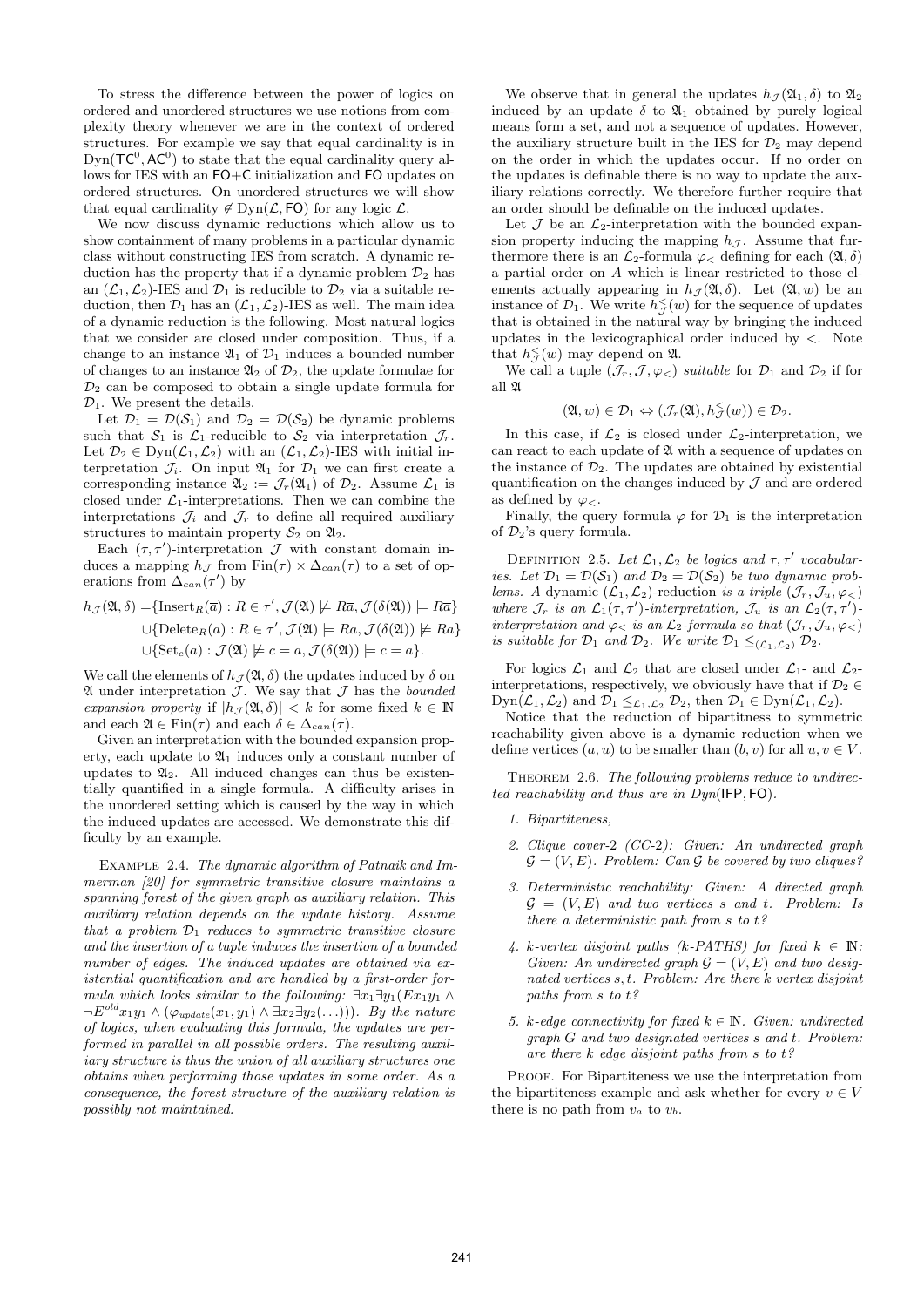For Clique cover-2, we simply note that  $\mathcal G$  can be covered by two cliques if and only if the complement of  $G$  is not bipartite.

Deterministic reachability: Let  $\mathcal{G}'$  be the undirected graph that results from  $G$  when removing all edges leaving  $t$ , removing all edges leaving a vertex of degree  $\geq 2$  and then making the remaining edges undirected.  $\mathcal{G}'$  is definable via

$$
\varphi_i(x, y) = (Exy \land x \neq t \land \forall z (Exz \to z = y))
$$
  
 
$$
\lor (Eyx \land y \neq t \land \forall z (Eyz \to z = y)).
$$

When an update occurs, the following changes are induced by it. Inserting an edge  $(a, b)$  either inserts the undirected edge  $\{a, b\}$  if there is no other edge  $(a, c)$ , or deletes the edge  ${a, c}$  if it is present. Deleting an edge  $(a, b)$  either deletes  ${a, b}$  or inserts an edge  ${a, c}$  if  $(a, c)$  is now the unique edge leaving  $a$ . Setting  $t$  to a different node may induce two changes. If a unique edge leaves the old node  $t$ , this edge is reinserted. If a unique edge leaves the new  $t$ , it is deleted. We define an order by arbitrary defining elements of an edge that is inserted as smaller than elements of an edge that is deleted.

k-vertex disjoint paths: By Menger's Theorem, for any graph  $\mathcal{G} = (V, E)$  and vertices  $s, t \in V$ , the k-PATHS instance  $(\mathcal{G}, s, t)$  has a positive answer if and only if for all  $v_1, \ldots, v_{k-1} \in V \backslash \{s, t\},\$  the reachability problem  $(\mathcal{G}', s, t)$ has a positive answer, where  $\mathcal{G}'$  is the graph obtained by deleting vertices  $v_1, \ldots, v_{k-1}$  from  $\mathcal{G}$ . We maintain  $n^{k-1}$ copies of the graph together with all required auxiliary data to maintain undirected reachability in a  $(k-1) + 2$ -ary relation keeping copies of the graphs with deleted vertices and two  $(k-1) + 3$ -ary relations saving the relations F and R for each copy. Insert and delete operations induce a corresponding operation only if the affected edge is not incident with one of the deleted vertices. As all graphs are independent of each other, the reduction is not bounded first-order but bounded first-order in each component and can thus be used. The query formula asks whether for all graphs the vertex  $t$  is reachable from  $s$ .

 $k$ -edge connectivity: For any graph  $G$  and vertices  $s, t$ , the  $k$ -edge connectivity instance has a positive answer if and only if for all  $k - 1$  edges  $e_1, \ldots, e_{k-1}$  the reachability instance  $G', s, t$  has a positive answer, where  $G'$  is the graph obtained by deleting the edges  $e_1, \ldots, e_{k-1}$ . Since k is constant, we universally quantify over  $k - 1$  edges and then check for a path in  $G'$  by composing the formula for undirected reachability (for a single deletion)  $k-1$  times.  $□$ 

There has been much research on reduction concepts respecting dynamic classes. The main difference to the concept appropriate for our setting results from the fact that reductions in the literature have to deal with ordered classes only, whereas our reductions have to work in the more general, purely logical setting. Patnaik and Immerman [20] consider bounded expansion first-order reductions, that is firstorder interpretations such that each tuple in a relation of the input structure affects at most a constant number of tuples in the output structure. This easily generalizes to bounded expansion  $\mathcal{L}\text{-reductions}$  for any logic  $\mathcal{L}\text{-}\text{-redy}$  further introduce bounded expansion reductions with pre-computation, which allow a polynomial pre-computation. Our setting is very similar to that of [21]. The approach in [21] of dealing with the initial structure with a strong logic first and handling the updates with a simpler logic directly carries over

to the reduction concept. Both settings are restricted to ordered structures and thus evade the problem of providing an order on the updates (there is always the order provided by the structure). Note that in [15] and [21] the reduction does not depend on the structure it is working on. Each operation on the instance of  $\mathcal{D}_1$  must induce a unique set of operations on the instance of  $\mathcal{D}_2$ . Thus the reduction of deterministic reachability to symmetric reachability in Theorem 2.6 is not a valid reduction in their setting. In [15] Hesse and Immerman present complete problems for dynamic ordered classes in a setting which is different but still closely related to ours.

Dong et. al do not explicitly define a reduction concept. In [6] they state that generally IES are not scalable, i.e. in general, IES cannot deal with a fixed bounded number of updates at the same time. The reason for this is that there is possibly no definable order on the updates. To overcome this, they introduce deterministic IES, where the order of updates is not relevant. We discuss this concept in the next section.

# 3. HISTORY INDEPENDENT DYNAMIC **SYSTEMS**

An Incremental Evaluation System is called history independent (deterministic in [6] and memoryless in [20]) if the auxiliary relations maintained in the dynamic process are independent of the order of the updates but depend only on the structure that results from the updates. The auxiliary relations are at all times described by the formulae that are used to initialize the dynamic process. The refined notion obtained by separating initial logic and update logic gives a good insight on the complexity of the auxiliary relations. The main motivation to study history independent IES is that they allow for a simpler reduction concept and can deal with any fixed number of updates happening at the same time. No order has to be definable on the induced changes of an operation as any order of applying changes yields the same auxiliary relations.

It was posed as an open question by [6] whether there is a history independent incremental system with FO-updates for reachability in undirected graphs or bipartiteness. We give a positive answer.

DEFINITION 3.1. Let  $\mathcal{L}_1$  and  $\mathcal{L}_2$  be logics and let I be an  $(\mathcal{L}_1, \mathcal{L}_2)$ -IES for a dynamic problem. Let  $\mathcal J$  be the initial interpretation of I. The IES is called history independent, if for all update sequences  $w = v\delta$  of length  $i > 0$ , where  $\delta$  is an update with corresponding update interpretation  $\mathcal{J}_{\delta}$  and  $\mathfrak{B}_i$  is the result of the dynamic process of applying v to  $\mathfrak A$ we have

$$
\mathfrak{B}_{i+1} = \mathcal{J}(w(\mathfrak{A})) = \mathcal{J}_{\delta}(w(\mathfrak{A}) \sqcup (\mathfrak{B}_{i} \upharpoonright \tau')).
$$

THEOREM 3.2. Reachability on symmetric graphs is in history independent Dyn(IFP, FO).

PROOF. Let  $\mathcal{G} = (V, E)$  be a graph. The IES maintains shortest paths and 'numbers' up to the diameter of  $\mathcal G$ . These numbers are realized by tuples of elements, where a tuple  $(x, y)$  stands for the length of a shortest path between x and y and it represents  $\infty$  if no path exists. Write |xy| for  $(x, y)$  if it appears in this context. We also maintain equality, addition and order on the numbers. We use  $=$  and  $\lt$  in infix notation and use  $+$  as a function even though it is internally treated as a relation. The predicate  $Fuvxy$  means  $(u, v)$  lies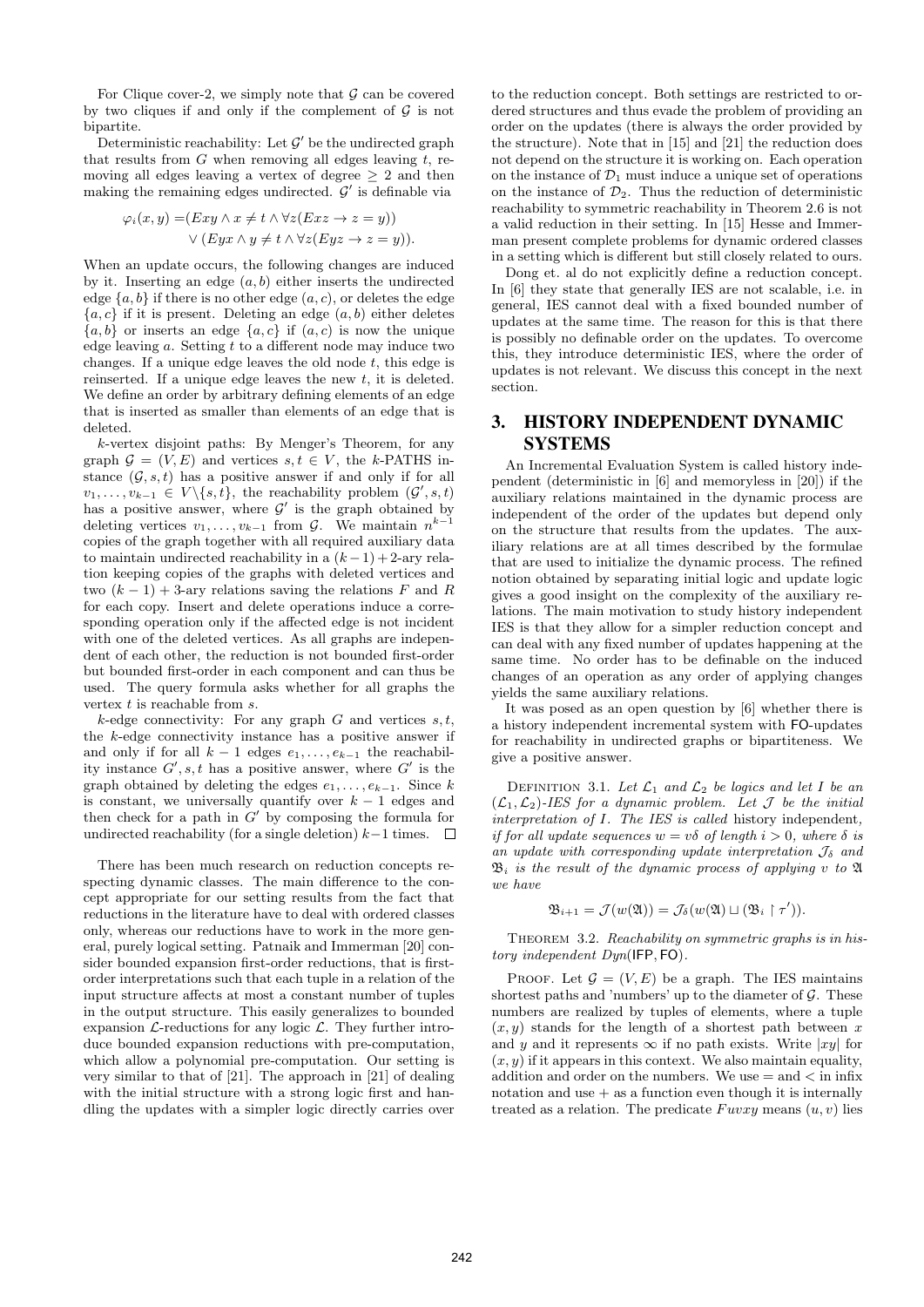on a shortest path from  $x$  to  $y$  and we have  $Fvvvv$  for all vertices v.

Initialization. We present the initialization on an empty graph via a first-order interpretation. Obviously, the above described relations are IFP-definable when starting with an arbitrary graph. When starting the dynamic process with an empty graph, there are only the numbers 0 represented by tuples  $(a, a)$  for all elements a, and  $\infty$  represented by  $(a, b)$ for elements  $a \neq b$ . The numerical predicates are initialized such that the following holds:  $0 = 0, \infty = \infty, 0 < \infty$ ,  $0 + 0 = 0$ ,  $0 + \infty = \infty$ ,  $\infty + 0 = \infty$  and  $\infty + \infty = \infty$ . We thus have

 $|x_1y_1| = |x_2y_2| \Leftrightarrow (x_1 = y_1 \wedge x_2 = y_2) \vee (x_1 \neq y_1 \wedge x_2 \neq y_2)$ 

$$
|x_1y_1| < |x_2y_2| \Leftrightarrow x_1 = y_1 \wedge x_2 \neq y_2.
$$

$$
|x_1y_1| + |x_2y_2| = |x_3y_3| \Leftrightarrow (x_1 = y_1 \land x_2 = y_2 \land x_3 = y_3) \lor
$$
  

$$
((x_1 \neq y_1 \lor x_2 \neq y_2) \land x_3 \neq y_3).
$$

 $Fuvxy \equiv u = v = x = y.$ 

**Insert**<sub>E</sub>. Assume that the undirected edge  $\{a, b\}$  is inserted into the graph. We describe all necessary updates that have to be performed by formulae  $\varphi_1$ ,  $\varphi_2$  and  $\varphi_3$  which we then compose to the update formula for the predicate F. For all times and all vertices  $v$  we want that  $F v v v v$  holds. This is guaranteed by  $\varphi_1 = (u = v = x = y)$ .

Inductively, we may assume that  $|xy|$  is the length of a shortest path from x to y. If it holds that  $|xa| + 1 + |bu|$  $|xy|$ , then one does not obtain a shorter path by walking the new edge  $\{a, b\}$  in direction  $(a, b)$ . Analogously, if  $|xb| + 1 +$  $|ay| \ge |xy|$  it is no shortcut to walk the edge in direction  $(b, a)$ . If using neither direction introduces a shortcut, we keep the path by formula  $\varphi_2$ . Note that evaluating  $|xa| +$  $1+|by| \ge |xy|$  requires that at least one edge  $(c, d)$  is already available to represent the number 1. The newly added edge  $(a, b)$  may represent any number or  $\infty$  at this point.

$$
\varphi_2 = (\exists c \exists d (E^{old}cd \land (Fuvxy \land |xa| + |cd| + |by| \ge |xy| \land |xb| + |cd| + |ay| \ge |xy|))).
$$

If on the other hand  $|xa|+|by| < |xy|$ , then  $|xa|+1+|by| \leq$  $|xy|$  and there is a new path of minimal length, possibly of the same length as an existing path of minimal length. Old paths of the same length are kept by  $\varphi_2$ . Observe that  $|xa| + |by| < |xy|$  implies that there are paths from x to a and from b to y, since  $\infty \times \infty$ . For the new path, we concatenate shortest paths from x to a, the edge  $(a, b)$  and shortest paths from  $b$  to  $y$ . Clearly, paths created that way are shortest paths, especially no circles are created and only one of  $(a, b)$  or  $(b, a)$  is used. The new paths are created by  $\varphi_3$ .

 $\varphi_3 = (Fuvxa \vee (u = a \wedge v = b) \vee Fuvby) \wedge |xa| + |by| < |xy|.$ 

Finally we obtain the new predicate  $F$  via

$$
F'uvxy \equiv \varphi_1 \lor \exists a \exists b (Eab \land \neg E^{old}ab \land (\varphi_2 \lor \varphi_3))
$$

Note that quantification in the form  $\exists a \exists b (Eab \land \neg E^{old}ab \land \varphi)$ results in interpreting  $\{a, b\}$  once as  $(a, b)$  and once as  $(b, a)$ . This can be seen as calculating the new shortest in parallel and then choosing the right direction.

A comment on evaluating sums of numbers is in place. Numbers are only available up to the length of a longest shortest path. Thus a sum  $a_1 + \ldots + a_k$  may not exist as a number and cannot be evaluated. But all such terms appear only in equations or inequalities of the form  $a_1 + \ldots + a_k =$  $b_1 + \ldots + b_s$  or  $a_1 + \ldots + a_k < b_1 + \ldots + b_s$  and can be rewritten, e.g.

$$
a+b>c+d \Leftrightarrow
$$
  
( $a < c \land b > d \land \exists e \exists f (a+e = c \land d+f = b \land f > e) \lor$   
( $a < d \land b > c \land \dots$ 

To update the arithmetic predicates we have to check whether a tuple  $|xy|$  changes its meaning. From the update formula for shortest paths above we know that a tuple  $|xy|$  either keeps its value or changes its value to  $|xa|+1+|by|$ . We begin with updating the equality predicate. Again we handle the occuring situations by several subformulae which will be composed to obtain the new predicate.

We can express  $0 = 0$  without accessing any predicates by the formula  $\eta_1 := (x_1 = y_1 \wedge x_2 = y_2)$ . We use the newly updated predicate  $F'$  to express  $\infty = \infty$  in formula  $\eta_2$ :

$$
\eta_2 = \forall u_1 \forall v_1 \forall u_2 \forall v_2 (\neg (u_1 = v_1 = x_1 = y_1) \rightarrow \neg F' u_1 v_1 x_1 y_1 \land \neg (u_2 = v_2 = x_2 = y_2) \rightarrow \neg F' u_2 v_2 x_2 y_2).
$$

We use formulae  $\eta_3$  to  $\eta_6$  to replace numbers by their new meaning if necessary.  $\eta_3$  handles the case that  $|x_1y_1|$  and  $|x_2y_2|$  keep their value.  $\eta_4$  deals with the case that only  $|x_1y_1|$  changes its value while  $|x_2y_2|$  keeps its value.  $\eta_5$  is analogous for the case that only  $|x_2y_2|$  changes its value.  $\eta_6$ deals with the case that both distances change. Note that if there is no edge present in the graph, all equalities are described by  $\eta_1$  and  $\eta_2$ .

$$
\eta_3 = \bigwedge_{i \in \{1,2\}} |x_i y_i| \le |x_i a| + |cd| + |by_i| \wedge
$$
  

$$
|x_i y_i| \le |x_i b| + |cd| + |ay_i| \wedge |x_1 y_1| = |x_2 y_2|.
$$

$$
\eta_4 = |x_1y_1| > |x_1a| + |cd| + |by_1|\wedge
$$
  
\n
$$
|x_2y_2| \le |x_2a| + |cd| + |by_2|\wedge
$$
  
\n
$$
|x_2y_2| = |x_1a| + |cd| + |by_1|.
$$

 $\eta_5 = |x_2y_2| > |x_2a| + |cd| + |by_2|$  $∧ |x_1y_1| ≤ |x_1a| + |cd| + |by_1|∧$  $|x_1y_1| = |x_2a| + |cd| + |by_2|.$ 

$$
\eta_6 = |x_1y_1| > |x_1a| + |cd| + |by_1|
$$
  
 
$$
\land |x_2y_2| > |x_2a| + |cd| + |by_2|\land
$$
  
 
$$
|x_1a| + |by_1| = |x_2a| + |by_2|.
$$

Finally we obtain the update formula for equality as

$$
|x_1y_1| = |x_2y_2| \Leftrightarrow \eta_1 \vee \eta_2 \vee \exists a \exists b (Eab \wedge \neg E^{old}ab
$$

$$
\wedge [\exists c \exists d(E^{old}cd \wedge (\eta_3 \vee \eta_4 \vee \eta_5 \vee \eta_6))])
$$

Order is changed similarly to equality. We have a formula  $\psi_1$  which says  $0 < i$  for all  $i \neq 0$  and a formula  $\psi_2$  which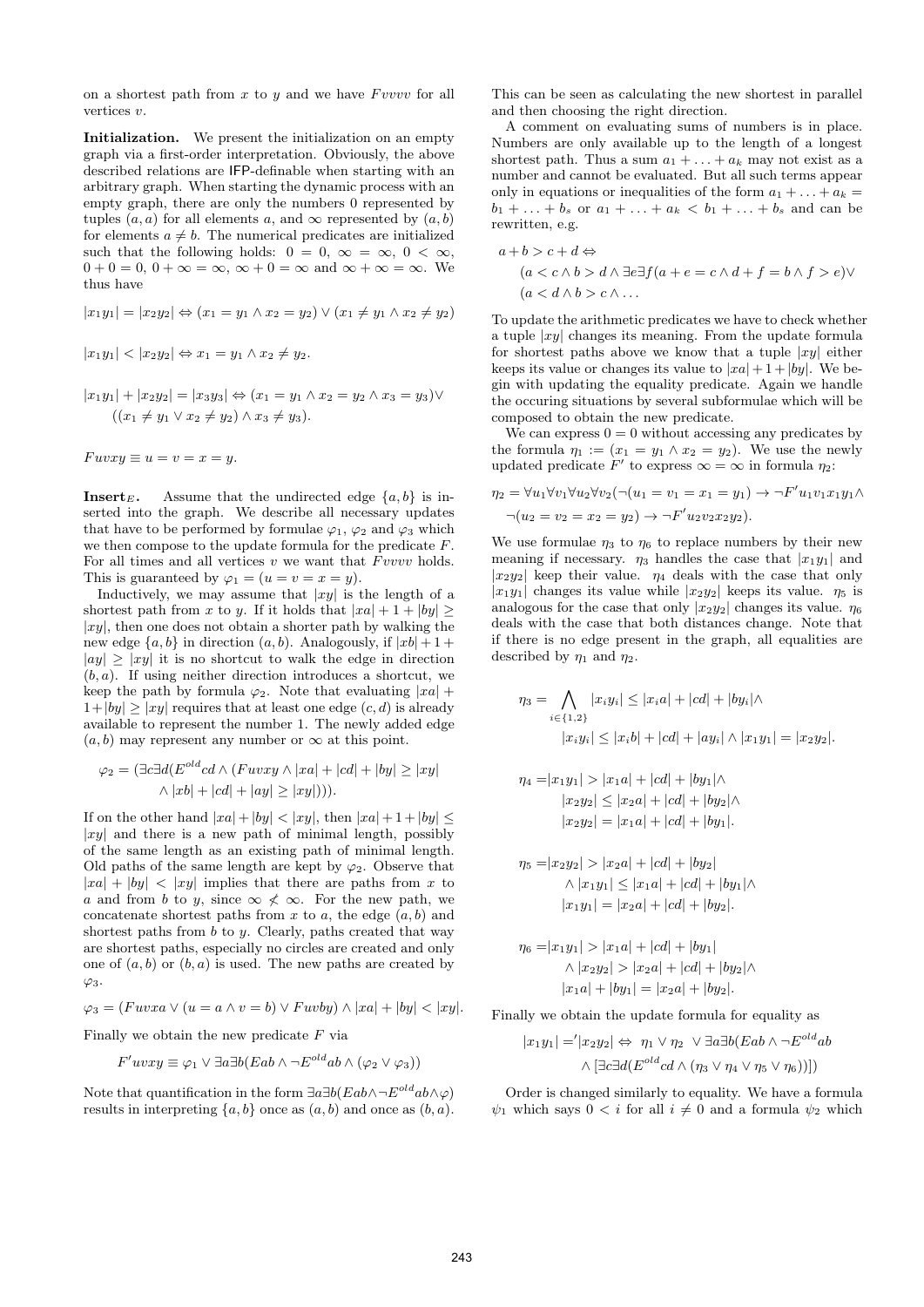says  $i < \infty$  for all  $i \in \mathbb{N}$ .

$$
\psi_1 = (x_1 = y_1 \land x_2 \neq y_2).
$$

$$
\psi_2 = \exists u_1 \exists v_1 \forall u_2 \forall v_2 (F' u_1 v_1 x_1 y_1 \wedge \neg F' u_2 v_2 x_2 y_2).
$$

Formula  $\psi_3$  deals with the case that  $\{a, b\}$  is inserted to the empty graph, that is it says  $|ab| = 1 < \infty$ .

$$
\psi_3 = \neg \exists c \exists d (E^{old} cd \land (x_1 = a \land y_1 = b \land \neg \exists u \exists v F' uv x_2 y_2)).
$$

We do not explicitely spell out  $\psi_4$  as it is very similar to  $\eta_3$ to  $\eta_6$  above. We combine the formulae to obtain the updated order predicate.

$$
|x_1y_1| <' |x_2y_2| \Leftrightarrow \psi_1 \vee \psi_2 \vee \exists a \exists b (Eab \wedge \neg E^{old}ab \wedge (\psi_3 \vee \psi_4)).
$$

Finally we give the update formula for addition. We express  $0 + 0 = 0$  with formula  $\vartheta_1$ ,  $\vartheta_2$  says  $0 + \infty = \infty$ ,  $\infty + 0 = \infty$  and  $\infty + \infty = \infty$ .

$$
\vartheta_1 = (x_1 = y_1 \land x_2 = y_2 \land x_3 = y_3).
$$

$$
\vartheta_2 = \forall u_1 \forall v_1 \forall u_3 \forall v_3 (\neg (u_1 = v_1 = x_1 = y_1) \rightarrow \neg F' u_1 v_1 x_1 y_1 \land
$$
  

$$
\neg (u_3 = v_3 = x_3 = y_3) \rightarrow \neg F' u_3 v_3 x_3 y_3) \lor
$$
  

$$
\forall u_2 \forall v_2 \forall u_3 \forall v_3 (\neg (u_2 = v_2 = x_2 = y_2) \rightarrow \neg F' u_2 v_2 x_2 y_2 \land
$$
  

$$
\neg (u_3 = v_3 = x_3 = y_3) \rightarrow \neg F' u_3 v_3 x_3 y_3).
$$

Formula  $\vartheta_3$  deals with the case that no edge was present when  $\{a, b\}$  was inserted, we have  $0 + |ab| = |ab|$  and  $|ab| +$  $0 = |ab|$ .

$$
\vartheta_3 = \neg \exists c \exists d (E^{old} c d \land
$$
  
\n
$$
(x_1 = y_1 \land x_2 = a \land y_2 = b \land x_3 = a \land y_3 = b) \lor
$$
  
\n
$$
(x_2 = y_2 \land x_1 = a \land y_1 = b \land x_3 = a \land y_3 = b)).
$$

When edges are present, addition is defined by  $\vartheta_4$  similar as above by replacing numbers by their new meaning if necessary. The update formula for addition is

$$
|x_1y_1| +' |x_2y_2| = |x_3y_3| \Leftrightarrow \vartheta_1 \vee \vartheta_2 \vee
$$
  

$$
\exists a \exists b (Eab \wedge \neg E^{old}ab \wedge (\vartheta_3 \vee \vartheta_4)).
$$

**Delete**<sub>E</sub>. Key to handling deletions of edges is the availability of the arithmetic predicates. With their help we can determine new shortest paths after the deletion of an edge. Shortest paths from a vertex  $x$  induce a corresponding acyclic graph  $G_x$  defined by  $(y, z) \in G_x \Leftrightarrow \exists u F y z x u \land y \neq z$ , that is  $(y, z)$  is an edge of  $G_x$  if it lies on a shortest path from x to some vertex u. We will need the transitive closure  $R_x$ of  $G_x$  for each x as an intermediate relation.  $R_x$  is implicit in F since we have  $Rxyz \equiv \exists u(Fuyxy \wedge Fuyxz)$  which holds true if z is reachable from y in  $G_x$ . As  $G_x$  is acyclic for each x we can express  $R_x$  after the deletion of any edge again by the result of [8].

Maintenance of the auxiliary relations is based on the following combinatorial arguments. For each pair  $u, v$  of vertices, if there is a path from u to v in  $G_x$  for some x, then this path is a shortest path from  $u$  to  $v$ . Note that there may not exist a path from  $u$  to  $v$  in  $G_x$  for every  $x$  even though  $u$  and v are connected in  $G$ . When deleting  $\{a, b\}$ , we first delete  $(a, b)$  or  $(b, a)$  from  $G_x$  for every x using the result of [8]. Assume that  $(a, b)$  is deleted. Denote the graph obtained by

deleting  $(a, b)$  by  $G'_x$ . Denote the vertices which are reachable from x in  $G'_x$  by  $R'_x$  and those which are no longer reachable by  $N'_x$ . All paths remaining in  $G'_x$  are shortest paths between the corresponding vertices. Again we have to find alternative paths if a vertex is still reachable in  $G$ but not in  $G'_x$  after the deletion of  $(a, b)$ . The interesting case is again when b is no longer reachable in  $G_x$  after deletion of  $(a, b)$ . Every vertex which was reachable before the deletion of  $(a, b)$  is also reachable after the deletion if the following holds. From b a vertex u is reachable in  $G_x$  before the deletion of  $(a, b)$ , which is either (1) reachable after the deletion of  $(a, b)$  or  $(2)$  connected to a vertex v reachable after the deletion of  $(a, b)$  via edge  $(u, v)$  which is not in  $G_x$ . The above conditions then spell (1) from b a vertex of  $R'_x$  is reachable or (2) from b a vertex w in  $N'_x$  is reachable which is connected to a vertex from  $R'_x$  via an edge in E.

Assume that after the deletion of  $(a, b)$  no path from x to b exists in  $G'_x$ , thus new paths have to be defined. Let  $y \in N'_x$ and let  $\pi$  be a shortest path from x to y in  $\mathcal{G}$ . On  $\pi$  there is a first visit of a vertex  $w$  in  $N'_x$ . We show that from  $w$  the path runs straight to y without leaving  $N'_x$  and in particular without using edge  $(a, b)$  or  $(b, a)$ . Assume otherwise, that is, after w there is another visit of a vertex z in  $R'_x$ . Then  $\pi$ from x to z is as short as some path from x to z in  $G'_x$  and thus  $\pi$  is minimal from  $x$  to  $z$  without using  $(a, b)$ . As  $w$  is not reachable after the deletion of  $(a, b)$ , there is a shorter path from x to w via  $(a, b)$  than  $\pi$  from x to w. Then this path from x via  $(a, b)$  to w and  $\pi$  from w to z is a shorter path from x to z than  $\pi$  is from x to z, a contradiction to  $z \in R'_x.$ 

Thus a shortest path from  $x$  to  $y$  is the concatenation of a minimal path from x to a vertex  $v \in R'_x$  which is connected to a vertex  $w \in N'_x$  and a minimal path from this w to y. To find a new path we want to use the path of minimal length of all paths of this form. Analogous to the argumentation above, we show that all paths of this form are valid, that is, no such path uses  $(a, b)$  or  $(b, a)$  and thus proposes a shortest path which no longer exists.

We obtain the following update formula for  $F$ . Write Rxyz as an abbreviation for the predicate obtained by applying the formula for reachability in acyclic graphs from [8] to  $\exists u$ (*Fuyxy* ∧ *Fuyxz*).

$$
F'uvxy \equiv (Fuvxy \land Rxxy \lor
$$
  
\n
$$
(\neg Rxxy \land \exists r \exists s (Rxxr \land \neg Rxxs \land Ers \land
$$
  
\n
$$
(Fuvxr \lor (u = r \land v = s) \lor Fuvsy) \land
$$
  
\n
$$
\forall r' \forall s' (Rxxr' \land \neg Rxxs' \land Er's' \rightarrow
$$
  
\n
$$
|xr| + |sy| \le |xr'| + |s'y|))))
$$

For the arithmetic predicates we observe that we can proceed exactly as for the insert operations: Determine in FO whether the length of a path changes and define its new length as in the update formula for F above as  $\min\{|xv| +$  $1 + |wb| : v \in R'_x, w \in N'_x, Evw$  and 0 if no such w exists. The query formula is  $\varphi = \exists x \exists y F x y st.$ 

We adapt the idea of using pairs of vertices as numbers to modify the algorithm of Etessami [12] and obtain a history independent IES with first-order plus counting updates for dynamic tree isomorphism. Tree isomorphism is defined for structures of vocabulary  $(E_1, E_2, c_1, c_2)$ , where  $E_1$  and  $E_2$ are binary and  $c_1, c_2$  are constants.  $(A, E_1, E_2, c_1, c_2)$  is a positive instance of the tree isomorphism problem if the tree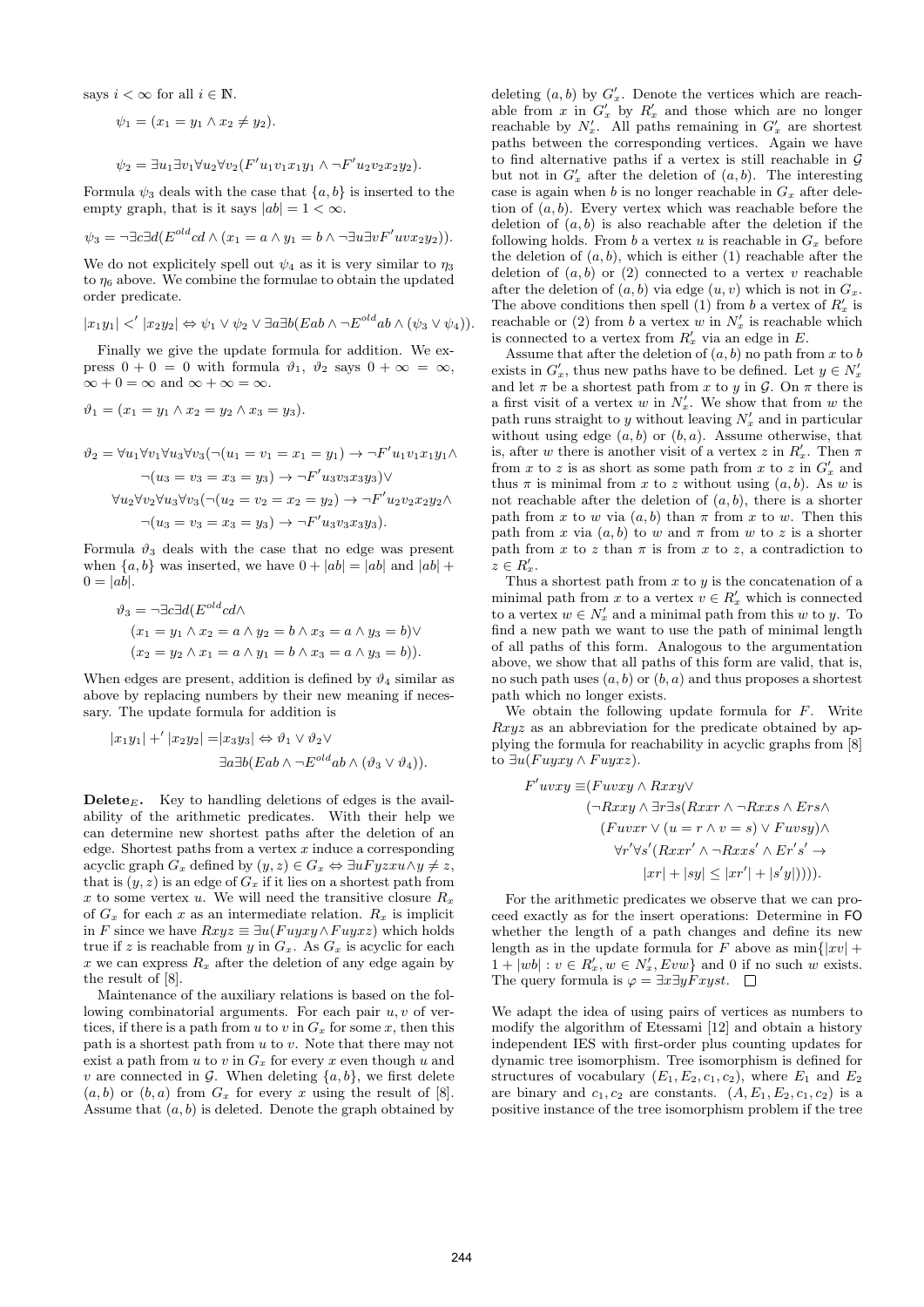induced by  $E_1$  rooted at  $c_1$  and the tree induced by  $E_2$ rooted at  $c_2$ , respectively, are isomorphic.

THEOREM 3.3. Tree isomorphism is contained in the class  $Dyn(\text{IFP}+\text{C}, \text{FO}+\text{C}).$ 

PROOF. The dynamic algorithm of Etessami [12] uses the following auxiliary relations which can be initialized with IFP+C:  $path(x, y)$  denoting the reflexive transitive closure of the edge relation,  $dist(x, y, d)$  denoting distances in the forest, restricted to finite distances. This relation is modified such that it uses numbers and arithmetic as in our incremental evaluation system for symmetric reachability. onpath $(x, y, z)$  means path $(x, y)$  and z is on the unique shortest path from x to y and T-ISO $(x, x', y, y')$  means that the subtrees rooted at  $x'$  and  $y'$  in the trees rooted at x and y, respectively, are isomorphic. All auxiliary relations satisfy the above specifications throughout the dynamic process and are thus history independent.

When the dynamic process starts with an empty structure or is applied to ordered structures, the need for counting can be completely eliminated. Etessami uses a further relation sibling-iso-count to dynamically maintain the count of isomorphic siblings. This cannot be done in the unordered setting, as there may not be enough types of element tuples to represent the required numbers. We will show in the next section that the above bounds for tree isomorphism are optimal.  $\square$ 

Recall definition 2.5 of a dynamic reduction. We called a triple  $(\mathcal{J}_r, \mathcal{J}, \varphi_{\leq})$  suitable for dynamic problems  $\mathcal{D}_1$  and  $\mathcal{D}_2$ if for all A

$$
(\mathfrak{A},w)\in \mathcal{D}_1 \Leftrightarrow (\mathcal{J}_r(\mathfrak{A}),h^{\leq}_{\mathcal{J}}(w))\in \mathcal{D}_2,
$$

where  $h_{\mathcal{J}}^{\leq}(w)$  denotes the sequence of updates that is obtained by bringing the induced updates in the lexicographical order  $\lt$  induced by  $\varphi_{\lt}$ . As history independent IES do not depend on the update order we do no longer require that an order has to be definable on the updates. A tuple  $(\mathcal{J}_r,\mathcal{J})$ is suitable for  $\mathcal{D}_1$  and  $\mathcal{D}_2$  if for all  $\mathfrak{A}$ , all update sequences w and any linear order  $\lt$  on A

$$
(\mathfrak{A}, w) \in \mathcal{D}_1 \Leftrightarrow (\mathcal{J}_r(\mathfrak{A}), h_{\mathcal{J}}^{\leq}(w)) \in \mathcal{D}_2.
$$

DEFINITION 3.4. Let  $\mathcal{L}_1, \mathcal{L}_2$  be logics and  $\tau, \tau'$  vocabularies. Let  $\mathcal{D}_1 = \mathcal{D}(\mathcal{S}_1)$  and  $\mathcal{D}_2 = \mathcal{D}(\mathcal{S}_2)$  be dynamic problems. A history independent  $(\mathcal{L}_1, \mathcal{L}_2)$ -reduction from  $\mathcal{D}_1$  to  $\mathcal{D}_2$  is a tuple  $(\mathcal{J}_r, \mathcal{J}_u)$  of an  $\mathcal{L}_1(\tau, \tau')$ -interpretation  $\mathcal{J}_r$  and an  $\mathcal{L}_2(\tau, \tau')$ -interpretation  $\mathcal{J}_u$  with the bounded expansion property such that  $(\mathcal{J}_r,\mathcal{J}_u)$  is suitable for  $\mathcal{D}_1$  and  $\mathcal{D}_2$ . We write  $\mathcal{D}_1 \leq_{(\mathcal{L}_1,\mathcal{L}_2)}^{det} \mathcal{D}_2$ .

THEOREM 3.5. Let  $\mathcal{L}_1$  and  $\mathcal{L}_2$  be closed under  $\mathcal{L}_1$ - and  $\mathcal{L}_2$ -interpretations, respectively. Let  $\mathcal{D}_2$  be in history independent  $Dyn(\mathcal{L}_1, \mathcal{L}_2)$  and  $\mathcal{D}_1 \leq_{\mathcal{L}_1, \mathcal{L}_2}^{det} \mathcal{D}_2$ . Then  $\mathcal{D}_1$  is in history independent  $Dyn(\mathcal{L}_1, \mathcal{L}_2)$ .

Corollary 3.6. All properties from Theorem 2.6 are in history independent Dyn(IFP, FO).

# 4. NON-DEFINABILITY RESULTS FOR DY-NAMIC PROBLEMS

In the following section we first show that the above auxiliary relations used to maintain the transitive closure of

an undirected graph with first-order updates do not suffice to maintain the transitive closure of a directed graph with first-order updates. To show this we use a technique which was already used in [3, 5] to show that the transitive closure cannot be maintained with help of only the transitive closure itself and additional unary relations. The idea is to use the update-formulae of an assumably existing IES on a graph where all auxiliary relations are already first-order definable, modify this graph by performing definable updates and obtain as a result of the combined formulae a first-order formula defining the transitive closure of a graph on which the transitive closure is known to be undefinable.

We then show that the equal cardinality query is not in  $\text{Dyn}(\mathcal{L}, \text{FO})$  for any logic  $\mathcal{L}$ , whatever auxiliary relations are used. The reason for this is the inability of logics to define sufficiently many numbers in the initialization step on highly symmetric structures. Thus no IES can keep track of the difference between sufficiently large structures. It follows that tree isomorphism is not in  $\text{Dyn}(\mathcal{L}, \text{FO})$  for any logic  $\mathcal{L}$ , as equal cardinality reduces to it via (FO, FO)-reductions.

THEOREM 4.1. There is no incremental evaluation system with first-order updates for the transitive closure of a graph using the same auxiliary relations as for the symmetric transitive closure in Theorem 3.2 together with an arbitrary number of unary auxiliary relations.

PROOF. Assume towards a contradiction that there is an IES for the transitive closure using the same formulae as in Theorem 3.2 to initialize its auxiliary relations, together with  $k$  formulae to initialize  $k$  additional unary auxiliary relations. Consider a structure consisting of two large disjoint cycles together with two additional elements which are connected in one direction via an edge, i.e. the structure  $\mathcal{G} = (V, E)$  where  $V = \{1, ..., 2n, 2n + 1, 2n + 2\}$  and  $E = \{(i, i+1) : 1 \leq i < n, n+1 \leq i < 2n\} \cup \{(n, 1), (2n, n+1)\}$ 1)} ∪  $\{(2n+1, 2n+2)\}\)$  for sufficiently large n. It follows from a simple locality argument that reachability between vertices on the cycles is not first-order definable. We define via first-order logic the graph  $\mathcal{G}'$  with additional edges  $\{(i, 2n+1) : 1 \leq i < 2n\} \cup \{(2n+2, i) : 1 \leq i < 2n\}.$ On  $\mathcal{G}'$  all auxiliary relations from Theorem 3.2 are firstorder definable, as the maximal distance of two vertices is three. Also there are only finitely many ways to define a coloring of the graph by logical means, as there are only 3 isomorphism types of single elements. Thus, there is an FOinterpretation which initializes all auxiliary relations on  $\mathcal{G}'$ as the IFP-initialization for the IES would have done. We now use the update-interpretation for deletes to delete the edge  $(2n+1, 2n+2)$ , which is definable in FO, from  $\mathcal{G}'$ . From this, one can easily define the transitive closure of the original graph  $\mathcal{G}$ . Concatinating those first-order formulae yields a first-order formula which defines the transitive closure of the vertices on the cycles, a contradiction.  $\Box$ 

THEOREM 4.2. Equal cardinality of unary relations is not in  $Dyn(\mathcal{L}, \mathsf{FO})$  for any logic  $\mathcal{L}.$ 

PROOF. We consider structures of vocabulary  $\tau = (U_1, U_2)$ and show that we cannot dynamically maintain whether  $|U_1| = |U_2|$ . Assume there is an IES which uses k auxiliary relations. Via a dynamic reduction with two parameters we can pass to an IES with a single auxiliary relation of larger arity. Without loss of generality we may thus assume that we have an IES  $(\mathcal{J}_i, \mathcal{J}_R^{ins}, \mathcal{J}_R^{del}, \varphi_q)$  based on the single auxiliary relation R of arity r. The interpretations  $\mathcal{J}_R^{ins}$  and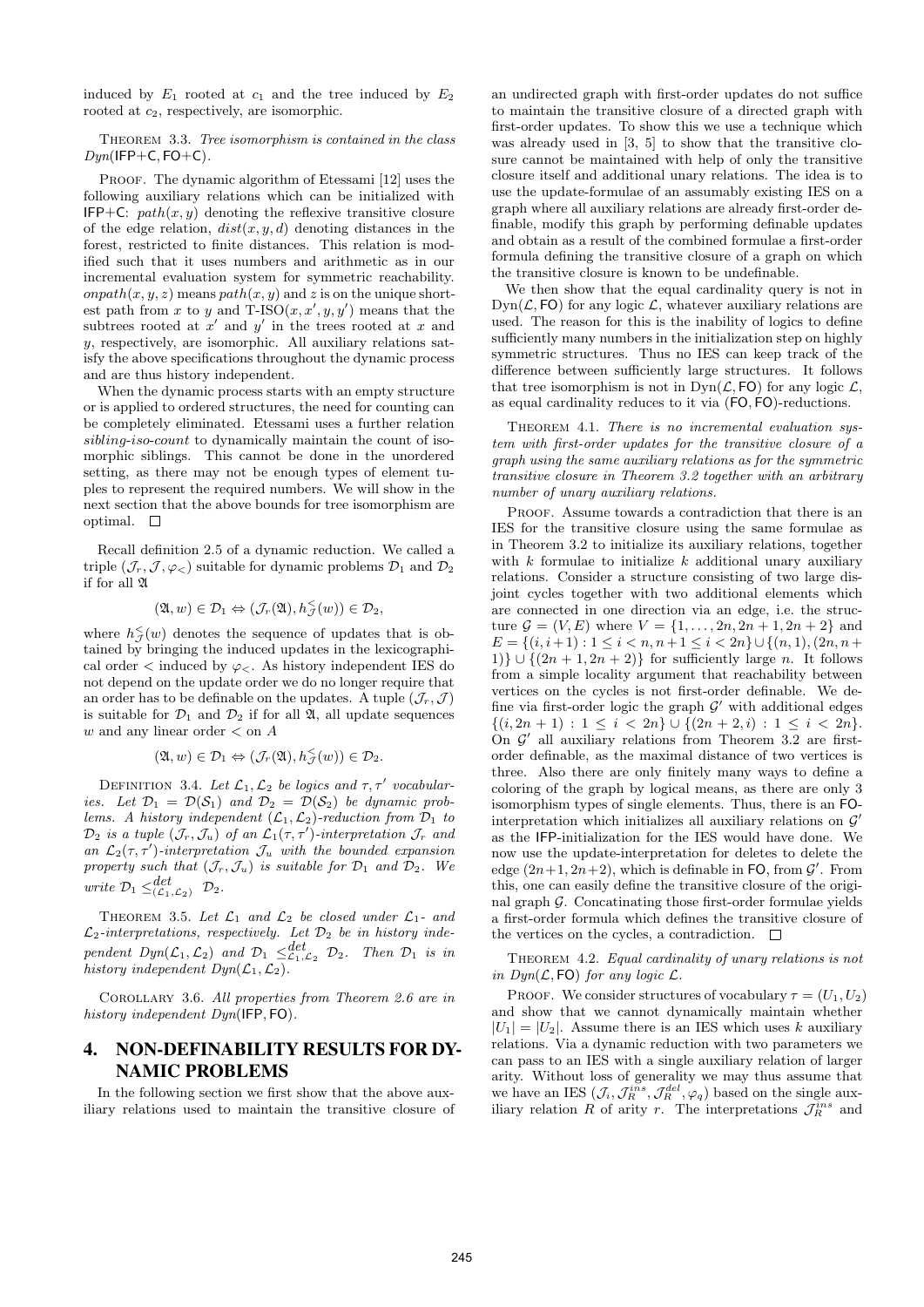$\mathcal{J}_R^{del}$  consist of a single formula  $\varphi_{ins}$  and  $\varphi_{del}$ , respectively. We want to show that there are two initial structures on which the dynamic process proceeds in a very similar way if the same update sequence is applied to both structures. The resulting structures are in fact  $m_q$ -equivalent, where  $m_q$  is the quantifier rank of  $\varphi_q$  and thus  $\varphi_q$  agrees on both structures. But the structures are chosen in a way that they disagree on the number of elements that need to be inserted to  $U_2$  to satisfy  $|U_1| = |U_2|$ . We thus obtain a contradiction, proving that no IES for equal cardinality exists.

Let  $m_i$  be the quantifier rank of  $\varphi_{ins}$  and let  $m = r +$  $1 + \max\{m_i, m_q\}.$  For a sequence w of updates and a  $\tau$ structure  $\mathfrak{A}$  we write  $\mathfrak{A}_w$  for  $w(\mathfrak{A})$ .

Our first observation is that the atomic type of an element determines its behavior as long as it was not part of an update operation. Call the set of elements that were part of an update operation the accessed domain of a structure.

CLAIM 4.3. Let  $\tau$  be a vocabulary that contains unary predicates only. Let w be a sequence of operations and let  $(a_1, \ldots, a_r) \in A^r$  such that  $\overline{a} = (a_{i_1}, \ldots, a_{i_t})$  are not in the accessed domain. Let  $b = (b_{i_1}, \ldots, b_{i_t})$  not in the accessed domain be of the same atomic type as  $\overline{a}$  (w.r.t. the input relations). Then  $(a_1, \ldots, a_r) \in R^{\mathfrak{A}_w}$  if and only if  $(a_1, \ldots, a_r)[a_{i_1}/b_{i_1}, \ldots, a_{i_t}/b_{i_t}] \in R^{\mathfrak{A}_w}.$ 

PROOF. It is easily shown via induction on the length of w that the mapping which swaps  $a_{i_j} \in \overline{a}$  with  $b_{i_j} \in \overline{b}$  is an automorphism of  $(\mathfrak{A}_w, R^{\mathfrak{A}_w})$ .

Thus, the initial auxiliary relation of any structure of unary signature is characterized by the set of atomic types of the tuples it contains. Call  $\text{atp}_{\mathfrak{A}}(R^{\mathfrak{A}}) := \{ \text{atp}(\overline{a}) : \mathfrak{A} \models R\overline{a} \}$ the atomic type of a relation  $R^{\mathfrak{A}}$ . As there are only finitely many atomic types of tuples, the number of relation types is finite, too.

We conclude that there is  $M \in \mathbb{N}$  such that there are two structures  $\mathfrak{A}, \mathfrak{B}$  with  $A = B = \{1, \ldots, 3M\}, U_1^{\mathfrak{A}} =$  $\{1, \ldots, n_A\}, U_1^{\mathfrak{B}} = \{1, \ldots, n_B\}$  for some  $n_A$ ,  $n_B$  with  $m <$  $n_A < n_B \leq M, U_2^{\mathfrak{A}} = U_2^{\mathfrak{B}} = \emptyset$ , such that the initial auxiliary relations  $R^{\mathfrak{A}}$  and  $R^{\mathfrak{B}}$  have the same type. All sizes are chosen such that update and query formula cannot distinguish between the two structures. Intuitively, a formula of quantifier rank  $q$  cannot distinguish between the number of witnesses of some element type, if there are more than  $q$ witnesses.

Claim 4.4. Let A, B and m be as described above. Let w be the sequence of insert operations inserting the elements  $2M + 1, \ldots, 2M + n_A$  into  $U_2$  in their natural order. Then  $(\mathfrak{A}_w, R^{\mathfrak{A}_w})$  and  $(\mathfrak{B}_w, R^{\mathfrak{B}_w})$  are m-equivalent.

PROOF. Denote by  $w_i$  the prefix of length i of w. We show via induction on i that the identity mapping on  $U =$  $\{1, \ldots, n_A, M, M+1, \ldots, 3M\}$  is a partial isomorphism from  $(\mathfrak{A}_{w_i}, R^{\mathfrak{A}_{w_i}})$  to  $(\mathfrak{B}_{w_i}, R^{\mathfrak{B}_{w_i}})$ .

The statement holds for  $i = 0$  as both  $\mathfrak A$  and  $\mathfrak B$  have more than  $m$  elements of each atomic 1-type,  $\mathfrak A$  and  $\mathfrak B$  have the the same initial relation type and by Claim 4.3.

Now assume the statement for some  $1 < i < n$  and element  $2M + i + 1$  is inserted into  $U_2$ . We have to show that  $R^{\mathfrak{A}_{w_{i+1}}}\overline{a} \Leftrightarrow R^{\mathfrak{B}_{w_{i+1}}}\overline{a}$  for all  $\overline{a} \in U^r$ . Recall that  $R^{\mathfrak{A}_{w_{i+1}}}$  and  $R^{\mathfrak{B}_{w_{i+1}}}$  are defined by  $\varphi_{ins}$  of quantifier-rank  $q_i$ . We introduce a new constant c, which is interpreted as

 $2M+i+1$  in both structures and show that  $(\mathfrak{A}_v, R^{\mathfrak{A}_v}, c^{\mathfrak{A}}, \overline{a})$ and  $(\mathfrak{B}_v, R^{\mathfrak{B}_v}, c^{\mathfrak{B}}, \overline{a})$  are  $q_i$ -equivalent for all  $\overline{a} \in U^r$ . This proves the statement. In the  $q_i$ -round Ehrenfeucht-Fraüssé game, the duplicator can exactly copy all moves on U. On all other parts she can place her pebbles inside  $U$  according to atomic type with respect to the input relations. This is possible by the choice of the structure sizes  $(m > q_i + r + 1)$ . To see that this is a winning strategy, we may move pebbles outside  $U$  to elements of the same type with respect to the input relations by Claim 4.3 without changing the atomic type of the pebbled elements. We move them such that we obtain the identity mapping on  $U$ , which is a partial isomorphism by assumption.

The proof of the claim is analogous to the proof in the induction step of the above statement.  $\Box$ 

We have thus shown that the dynamic process runs very similarly on structures of different sizes. To finally show that the equal cardinality query is not maintainable we choose two structures  $\mathfrak{A}, \mathfrak{B}$  as above. Applying the operation w to both structures yields two  $m_q$ -equivalent structures. Thus the dynamic algorithm produces the same answer on both structures. But as the sizes of  $U_1^{\mathfrak{A}}$  and  $U_1^{\mathfrak{B}}$  differ,  $\mathfrak{A}_w$  satisfies the equal cardinality query and  $\mathfrak{B}_w$  does not.

COROLLARY 4.5.  $FO+C \nsubseteq Dyn(\mathcal{L}, FO)$  for any logic  $\mathcal{L}$ .

COROLLARY 4.6. Tree isomorphism is not in  $Dyn(\mathcal{L}, \mathsf{FO})$ for any logic L.

PROOF. Equal cardinality reduces to tree isomorphism via a dynamic (FO, FO)-reduction with parameters  $a_1, a_2$ . Create two trees of depth 1, where each node v with  $U_i v$  is attached to root  $a_i$ .  $\Box$ 

Our notion of a history independent  $(\mathcal{L}, \mathsf{FO})$ -IES is closely related to the notion of deterministic FOIES from [6]. If there is a history independent  $(\mathcal{L}, \mathsf{FO})$ -IES for a query then there is a deterministic FOIES for the query. If on the other hand there is a deterministic FOIES for a query there is a history independent  $(L_{\infty,\omega}, \text{FO})$ -IES for the query. Thus if there is no  $(\mathcal{L}, \mathsf{FO})$ -IES for a query for any logic  $\mathcal{L}$ , there is no deterministic FOIES either.

COROLLARY 4.7. For equal cardinality and for tree isomorphism there are no deterministic FOIES.

It was shown by Etessami [12] that an order and arithmetic can be built on all elements that were part of an update operation. Especially when the dynamic process starts with the empty structure, order and arithmetic are available on all relevant parts of the structure. In this case tree isomorphism is dynamically maintainable. It was shown in [13] that FO+TC+C does not suffice to express tree isomorphism and Corollary 4.6 shows that FO updates do not suffice to maintain sufficient information in the dynamic setting. Thus the bounds from Theorem 3.3 on unordered structures are in a sense optimal.

It is open whether the need for counting quantifiers can be eliminated completely when starting with the empty structure or when dealing with ordered structures. In other words it is open whether  $ACC^0 \subseteq Dyn(\mathcal{C}, AC^0)$  or  $TC^0 \subseteq$  $\text{Dyn}(\mathcal{C}, \mathsf{AC}^0)$  for any complexity class  $\mathcal{C}$ .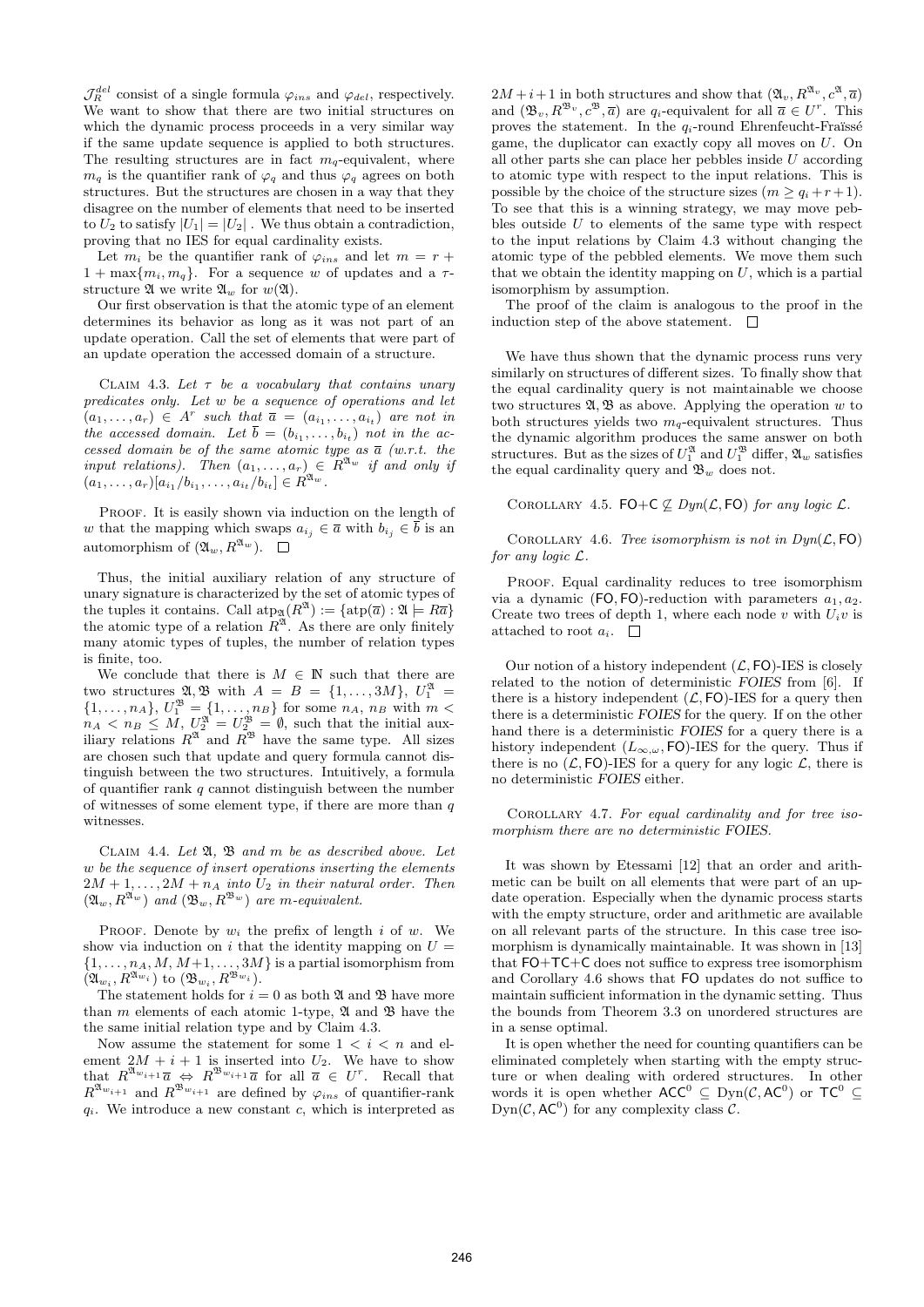# 5. CONCLUSION AND FUTURE WORK

We adapted the dynamic setting of [21] to work on unordered structures and investigated whether the known results transfer to this setting. We showed that many of the known incremental evaluation systems for dynamic problems can be translated to work in the unordered setting. These include reachability in symmetric graphs, bipartiteness, kvertex disjoint path and more. We even provided history independent incremental evaluation systems for all of the above problems. We showed how to modify the algorithm of [12] to handle tree isomorphism in a history independent fashion with FO+C-updates after an IFP+C-initialization. Furthermore we were able to show several lower bounds based on the restrictions imposed by purely logical initialization. These include the impossibility of handling the equal cardinality query and the tree isomorphism query with FOupdates.

The query that, for its practical relevance, receives most attention in the literature is the transitive closure of a directed graph. It is widely believed that it is not possible to maintain this property with FO-updates, yet a proof of this conjecture remains a major open problem. We believe that, especially in the context of history independent IES, a first step towards solving the problem is to better understand the (logical) complexity of required auxiliary relations. As transitive closure is expressible in Datalog, it is an interesting question whether auxiliary relations initialized with Datalog suffice to maintain it with FO-updates. We conjecture that they do not and preservation properties for Datalog may help to establish this result. Other candidate logics that do not allow the construction of the auxiliary relations we used to maintain the symmetric transitive closure are  $\text{Database}(\neq)$  and stratified linear Datalog (which is equivalent to FO+TC). The result of Hesse [14] showed that the transitive closure is maintainable with  $TC^0$ -updates on ordered structures but this result does not translate to the unordered setting. It is open whether FO+C or even FO+STC-updates suffice to maintain the transitive closure in the unordered setting.

Lots of focus has been on the canonical updates which result in small changes to the considered structures. We think that it is interesting to consider updates that are induced by first-order formulae. On the one hand one can consider formulae which induce updates directly to the structure, i.e. consider updates that change all tuples with the property defined by the formula. On the other hand one can perform canonical updates to one structure and consider the changes that are induced on a first-order interpreted structure. For example the transitive closure over a general formula can be read as the transitive closure over the edge relation of an interpreted graph. When considering the transitive closure over a formula which does not have the bounded-expansion property, as required for dynamic reductions, a single update to the original graph induces many changes on the interpreted graph. An IES cannot quantify all the changes at once, a fact which can possibly be used to prove that the transitive closure over arbitrary formulae is not maintainable.

# 6. REFERENCES

[1] David A. Mix Barrington, Neil Immerman, and Howard Straubing. On uniformity within NC. Journal

of Computer and System Sciences, 41(3):274–306, 1990.

- [2] Guozhu Dong, Leonid Libkin, and Limsoon Wong. Incremental recomputation in local languages. Information and Computation, 181:2003, 2001.
- [3] Guozhu Dong and Jianwen Su. Increment boundedness and nonrecursive incremental evaluation of datalog queries. In In LNCS 893: Proceedings of 5th International Conference on Database Theory, pages 397–410. Springer-Verlag, 1995.
- [4] Guozhu Dong and Jianwen Su. Incremental and decremental evaluation of transitive closure by first-order queries. Inf. Comput., 120(1):101–106, 1995.
- [5] Guozhu Dong and Jianwen Su. Space-bounded FOIES (extended abstract). In PODS '95: Proceedings of the fourteenth ACM SIGACT-SIGMOD-SIGART symposium on Principles of database systems, pages 139–150, New York, NY, USA, 1995. ACM.
- [6] Guozhu Dong and Jianwen Su. Deterministic FOIES are strictly weaker. Annals of Mathematics and Artificial Intelligence, 19(1-2):127–146, 1997.
- [7] Guozhu Dong and Jianwen Su. Arity bounds in first-order incremental evaluation and definition of polynomial time database queries. In Journal of Computer and System Sciences, volume 57, pages 289–308, 1998.
- [8] Guozhu Dong, Jianwen Su, and Rodney Topor. First-order incremental evaluation of datalog queries. In Annals of Mathematics and Artificial Intelligence, pages 282–296. Springer-Verlag, 1993.
- [9] Guozhu Dong and Louxin Zhang. Separating auxiliary arity hierarchy of first-order incremental evaluation using (3k+1)-ary input relations. Technical report, International Journal of Foundations of Computer Science, 1997.
- [10] Heinz-Dieter Ebbinghaus and Jörg Flum. Finite Model Theory. Springer Verlag, 2005.
- [11] Erich Grädel et al. Finite Model Theory and its Applications. Springer-Verlag, 2007.
- [12] Kousha Etessami. Dynamic tree isomorphism via first-order updates to a relational database. In Proceedings of PODS 98, pages 235–243, 1998.
- [13] Kousha Etessami and Neil Immerman. Tree canonization and transitive closure. In Proceedings of LICS 95, pages 331–341, 1995.
- [14] William Hesse. The dynamic complexity of transitive closure is in Dyn-TC<sup>0</sup>. In Proceedings of ICDT 2002, pages 234–247, 2002.
- [15] William Hesse and Neil Immerman. Complete problems for dynamic complexity classes. In Proceedings of LICS 2002, pages 313–322, 2002.
- [16] Neil Immerman. Languages that capture complexity classes. SIAM Journal of Computing, 16:760–778, 1987.
- [17] Neil Immerman. Expressibility and parallel complexity. SIAM J. of Comput, 18:625–638, 1989.
- [18] Leonid Libkin. Elements of Finite Model Theory. Springer Verlag, 2004.
- [19] Peter B. Miltersen, Jeffresy S. Vitter, Sairam Subramanian, and Roberto Tamassia. Complexity models for incremental computation. Theoretical